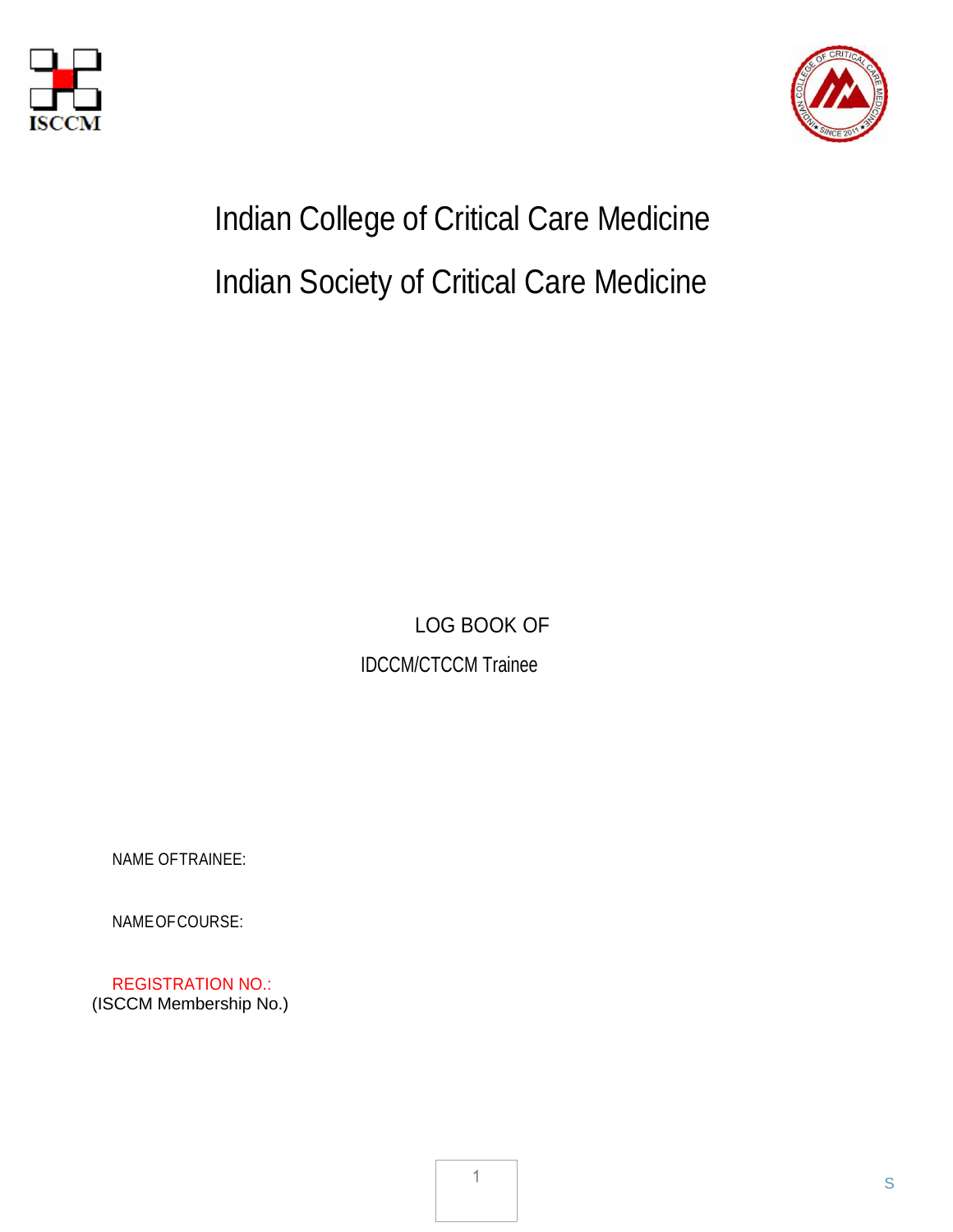| <b>TRAINEE'S DETAILS</b>                                  | Passport photograph |
|-----------------------------------------------------------|---------------------|
| Name: Name:                                               |                     |
|                                                           |                     |
|                                                           |                     |
| Email:<br><u> 1989 - Andrea Station Barbara (b. 1989)</u> |                     |

Education:

MBBS

| Name of the College | Name of the University |
|---------------------|------------------------|
|                     |                        |

#### Post-Graduation

| Post-Graduation |                              |                        |
|-----------------|------------------------------|------------------------|
| Subject         | Name of the College/Hospital | Name of the University |
|                 |                              |                        |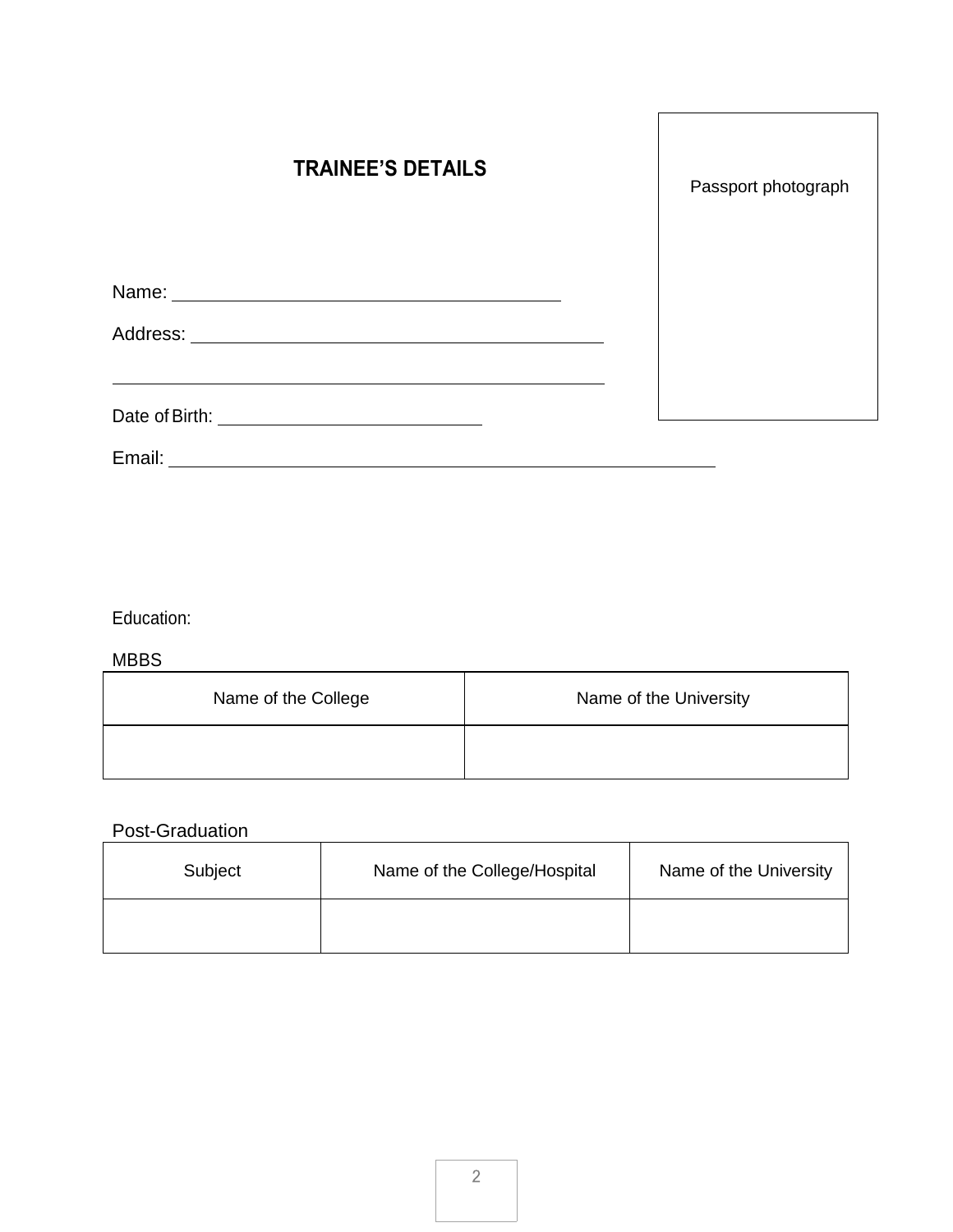#### **CLASSROOM TEACHING BY STAFF**

| SI. No            | <b>DATE</b> | <b>TOPIC</b> | <b>NAME OF STAFF</b> |
|-------------------|-------------|--------------|----------------------|
| 1.                |             |              |                      |
| 2.                |             |              |                      |
| $\overline{3}$ .  |             |              |                      |
| 4.                |             |              |                      |
| 5.                |             |              |                      |
| 6.                |             |              |                      |
| $\overline{7}$ .  |             |              |                      |
| 8.                |             |              |                      |
| 9.                |             |              |                      |
| 10.               |             |              |                      |
| 11.               |             |              |                      |
| 12.               |             |              |                      |
| 13.               |             |              |                      |
| $\overline{14}$ . |             |              |                      |
| 15.               |             |              |                      |
| 16.               |             |              |                      |
| 17.               |             |              |                      |
| 18.               |             |              |                      |
| 19.               |             |              |                      |
| 20.               |             |              |                      |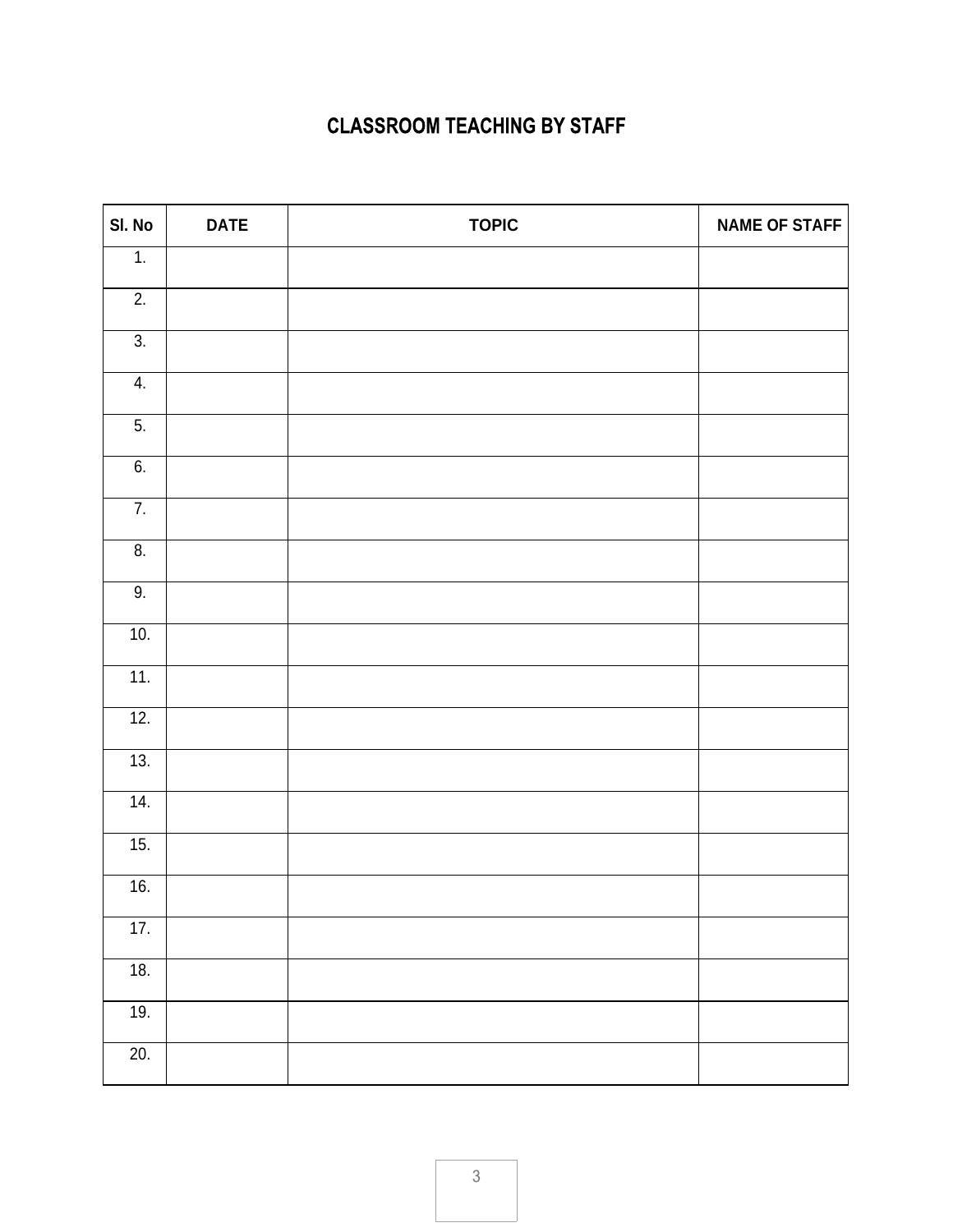#### **CLASSROOM TEACHING BY STAFF**

| SI. No            | <b>DATE</b> | <b>TOPIC</b> | <b>NAME OF STAFF</b> |
|-------------------|-------------|--------------|----------------------|
| 21.               |             |              |                      |
| 22.               |             |              |                      |
| 23.               |             |              |                      |
| 24.               |             |              |                      |
| 25.               |             |              |                      |
| 26.               |             |              |                      |
| 27.               |             |              |                      |
| 28.               |             |              |                      |
| 29.               |             |              |                      |
| 30.               |             |              |                      |
| 31.               |             |              |                      |
| 32.               |             |              |                      |
| 33.               |             |              |                      |
| $\overline{34}$ . |             |              |                      |
| 35.               |             |              |                      |
| 36.               |             |              |                      |
| $\overline{37}$ . |             |              |                      |
| 38.               |             |              |                      |
| 39.               |             |              |                      |
| 40.               |             |              |                      |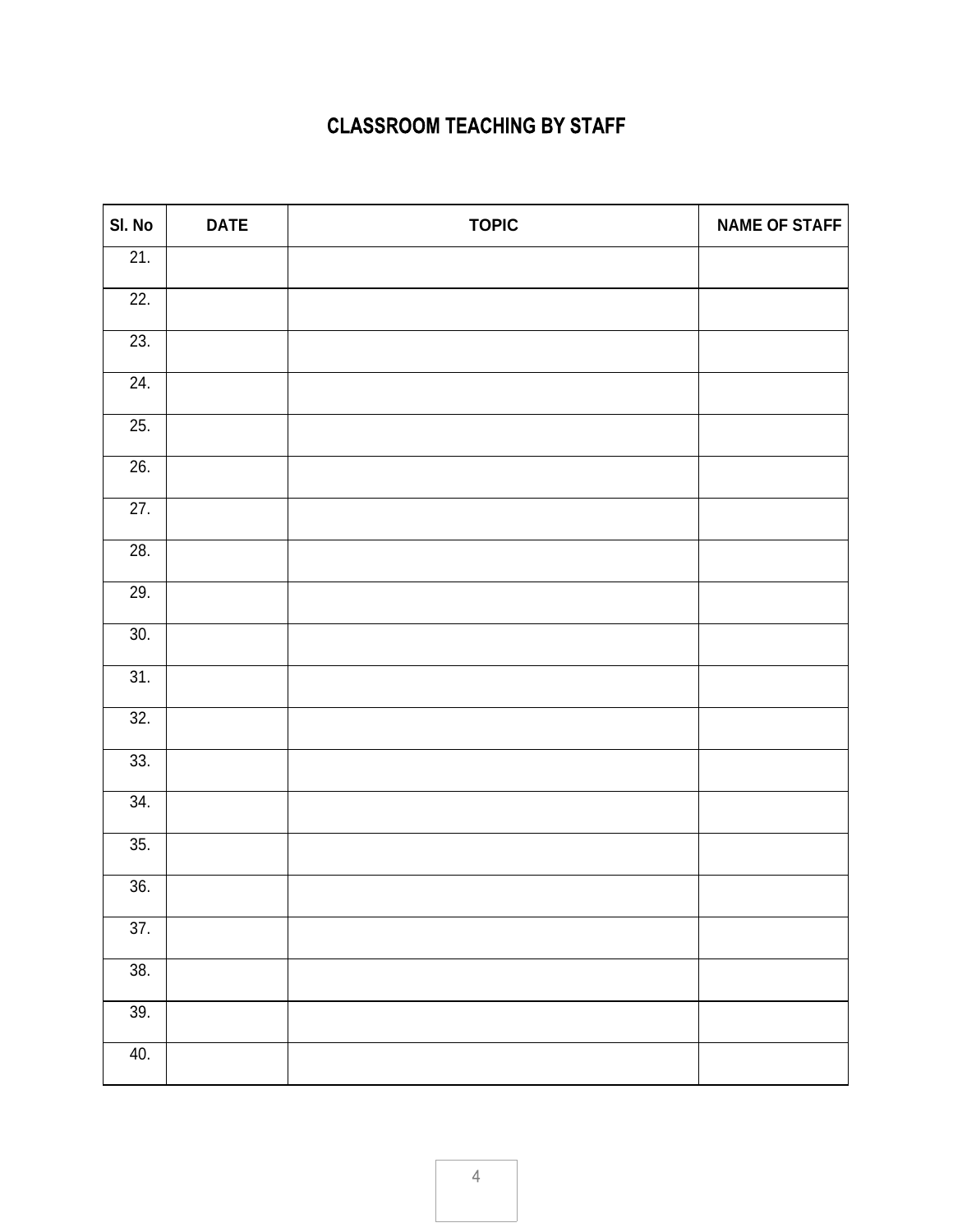| SI. No            | <b>DATE</b> | <b>TOPIC</b> | <b>PRESENTOR   MODERATOR</b> |
|-------------------|-------------|--------------|------------------------------|
| 1.                |             |              |                              |
| $\overline{2}$ .  |             |              |                              |
| $\overline{3}$ .  |             |              |                              |
| 4.                |             |              |                              |
| $\overline{5}$ .  |             |              |                              |
| 6.                |             |              |                              |
| $\overline{7}$ .  |             |              |                              |
| $\overline{8}$ .  |             |              |                              |
| 9.                |             |              |                              |
| 10.               |             |              |                              |
| 11.               |             |              |                              |
| 12.               |             |              |                              |
| 13.               |             |              |                              |
| 14.               |             |              |                              |
| 15.               |             |              |                              |
| 16.               |             |              |                              |
| 17.               |             |              |                              |
| 18.               |             |              |                              |
| 19.               |             |              |                              |
| $\overline{20}$ . |             |              |                              |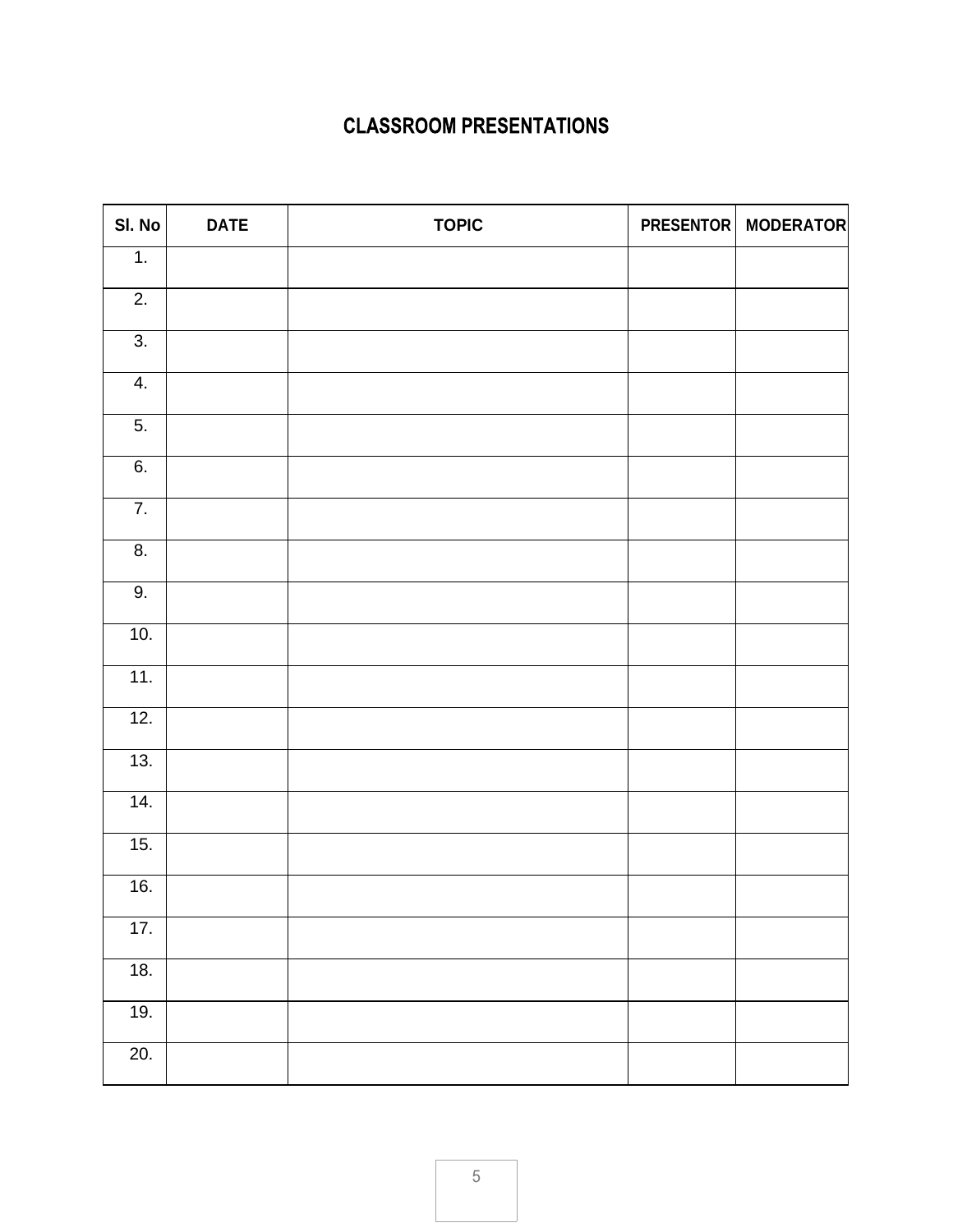| SI. No            | <b>DATE</b> | <b>TOPIC</b> | PRESENTOR   MODERATOR |
|-------------------|-------------|--------------|-----------------------|
| 21.               |             |              |                       |
| 22.               |             |              |                       |
| 23.               |             |              |                       |
| 24.               |             |              |                       |
| 25.               |             |              |                       |
| 26.               |             |              |                       |
| 27.               |             |              |                       |
| 28.               |             |              |                       |
| 29.               |             |              |                       |
| 30.               |             |              |                       |
| 31.               |             |              |                       |
| $\overline{32}$ . |             |              |                       |
| 33.               |             |              |                       |
| 34.               |             |              |                       |
| 35.               |             |              |                       |
| 36.               |             |              |                       |
| 37.               |             |              |                       |
| 38.               |             |              |                       |
| 39.               |             |              |                       |
| 40.               |             |              |                       |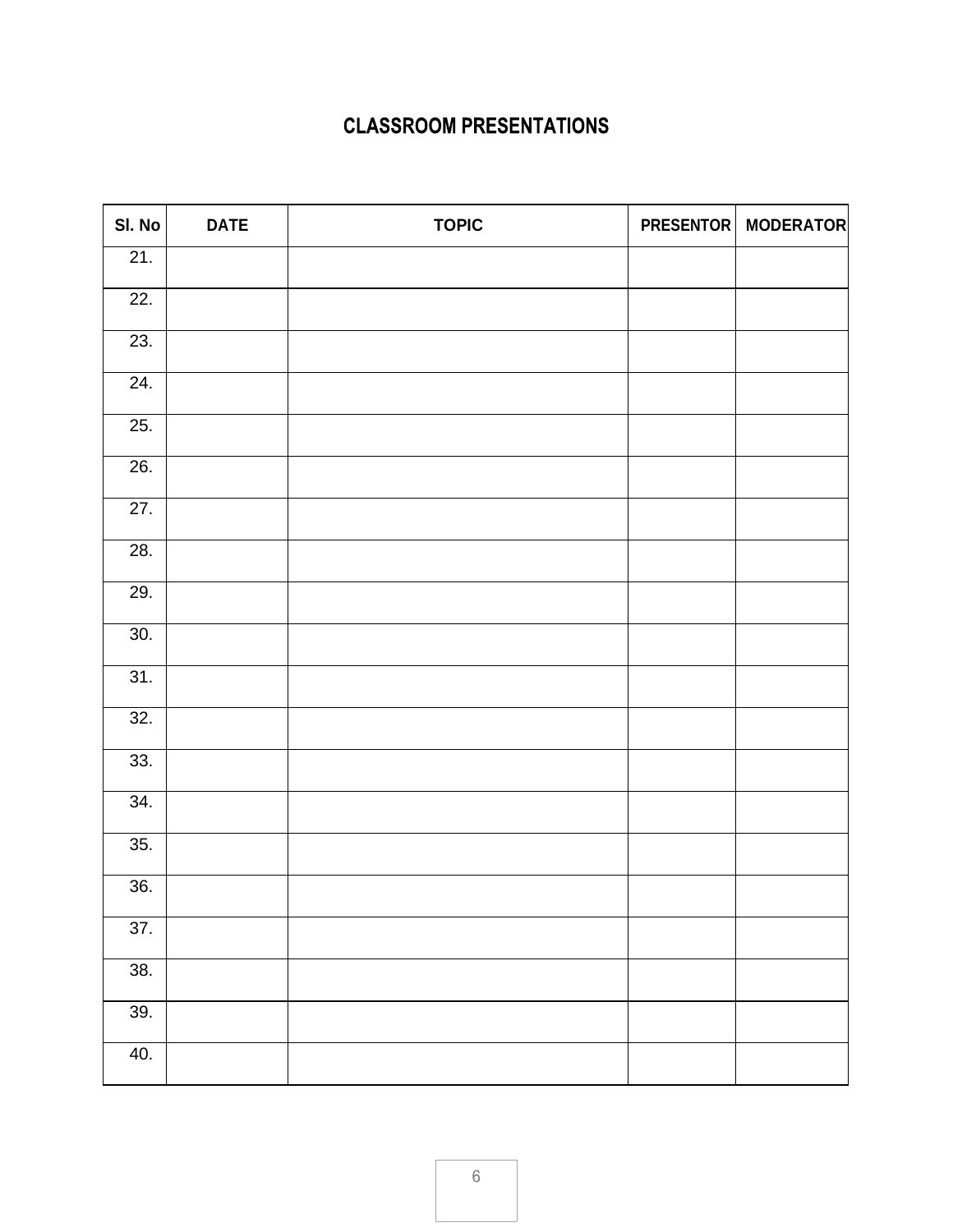| SI. No            | <b>DATE</b> | <b>TOPIC</b> | PRESENTOR   MODERATOR |
|-------------------|-------------|--------------|-----------------------|
| 41.               |             |              |                       |
| 42.               |             |              |                       |
| 43.               |             |              |                       |
| 44.               |             |              |                       |
| 45.               |             |              |                       |
| 46.               |             |              |                       |
| 47.               |             |              |                       |
| $\overline{48}$ . |             |              |                       |
| 49.               |             |              |                       |
| 50.               |             |              |                       |
| 51.               |             |              |                       |
| $\overline{52}$ . |             |              |                       |
| 53.               |             |              |                       |
| 54.               |             |              |                       |
| 55.               |             |              |                       |
| 56.               |             |              |                       |
| 57.               |             |              |                       |
| 58.               |             |              |                       |
| 59.               |             |              |                       |
| 60.               |             |              |                       |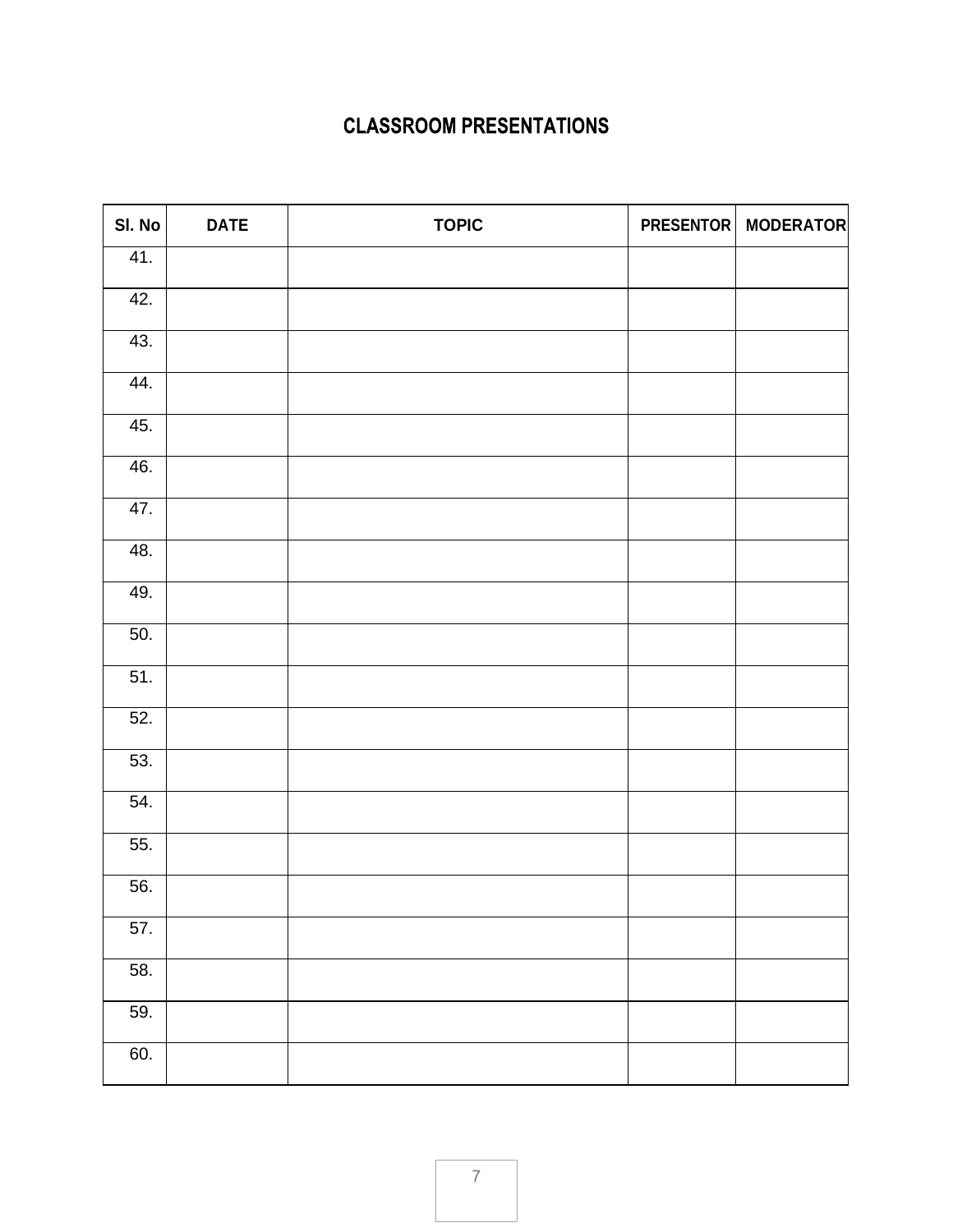| SI. No            | <b>DATE</b> | <b>TOPIC</b> | PRESENTOR   MODERATOR |
|-------------------|-------------|--------------|-----------------------|
| 61.               |             |              |                       |
| 62.               |             |              |                       |
| 63.               |             |              |                       |
| $\overline{6}4.$  |             |              |                       |
| 65.               |             |              |                       |
| 66.               |             |              |                       |
| 67.               |             |              |                       |
| 68.               |             |              |                       |
| 69.               |             |              |                       |
| 70.               |             |              |                       |
| $\overline{71}$ . |             |              |                       |
| 72.               |             |              |                       |
| 73.               |             |              |                       |
| 74.               |             |              |                       |
| 75.               |             |              |                       |
| 76.               |             |              |                       |
| 77.               |             |              |                       |
| 78.               |             |              |                       |
| 79.               |             |              |                       |
| 80.               |             |              |                       |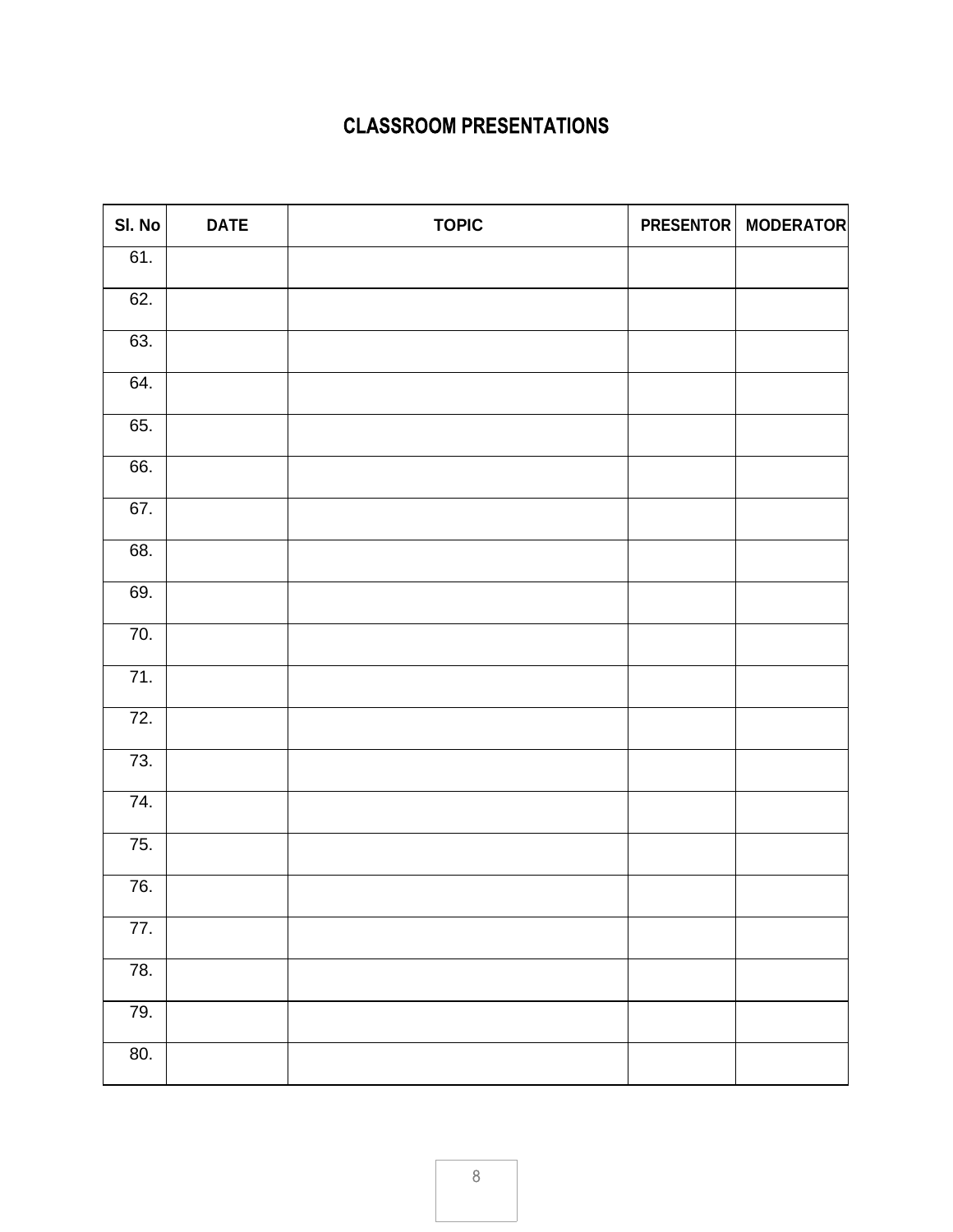| SI. No            | <b>DATE</b> | <b>TOPIC</b> | PRESENTOR   MODERATOR |
|-------------------|-------------|--------------|-----------------------|
| 81.               |             |              |                       |
| 82.               |             |              |                       |
| 83.               |             |              |                       |
| $\overline{84}$ . |             |              |                       |
| 85.               |             |              |                       |
| 86.               |             |              |                       |
| 87.               |             |              |                       |
| 88.               |             |              |                       |
| 89.               |             |              |                       |
| 90.               |             |              |                       |
| 91.               |             |              |                       |
| 92.               |             |              |                       |
| 93.               |             |              |                       |
| 94.               |             |              |                       |
| 95.               |             |              |                       |
| 96.               |             |              |                       |
| 97.               |             |              |                       |
| 98.               |             |              |                       |
| 99.               |             |              |                       |
| 100.              |             |              |                       |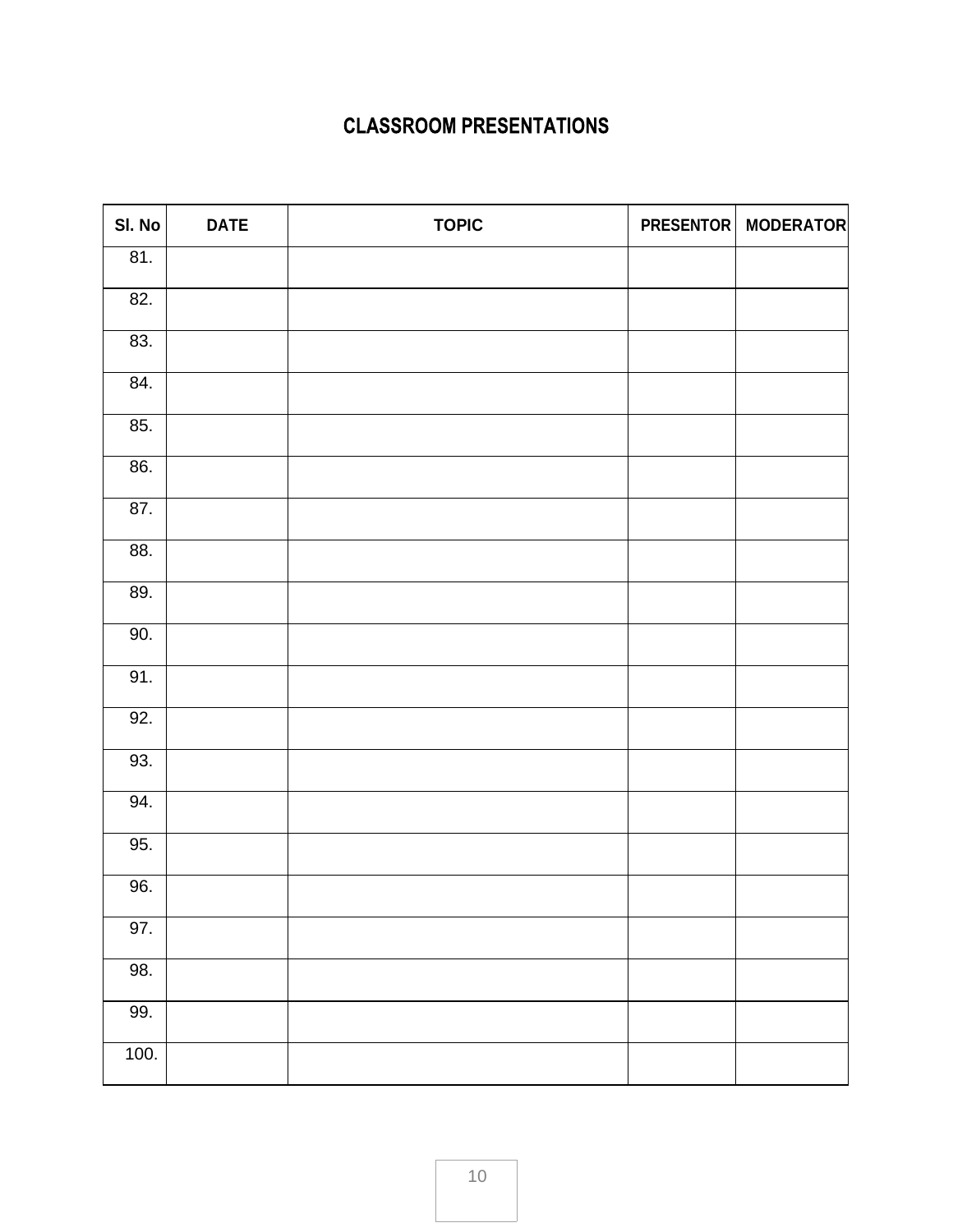# **JOURNAL CLUB**

| SI. No            | <b>DATE</b> | ARTICLETITLEandNAMEOFJOURNAL | <b>PRESENTOR</b> | <b>MODERATOR</b> |
|-------------------|-------------|------------------------------|------------------|------------------|
| 1.                |             |                              |                  |                  |
| 2.                |             |                              |                  |                  |
| 3.                |             |                              |                  |                  |
| 4.                |             |                              |                  |                  |
| 5.                |             |                              |                  |                  |
| 6.                |             |                              |                  |                  |
| $\overline{7}$ .  |             |                              |                  |                  |
| 8.                |             |                              |                  |                  |
| 9.                |             |                              |                  |                  |
| 10.               |             |                              |                  |                  |
| 11.               |             |                              |                  |                  |
| 12.               |             |                              |                  |                  |
| 13.               |             |                              |                  |                  |
| 14.               |             |                              |                  |                  |
| 15.               |             |                              |                  |                  |
| 16.               |             |                              |                  |                  |
| 17.               |             |                              |                  |                  |
| 18.               |             |                              |                  |                  |
| 19.               |             |                              |                  |                  |
| $\overline{20}$ . |             |                              |                  |                  |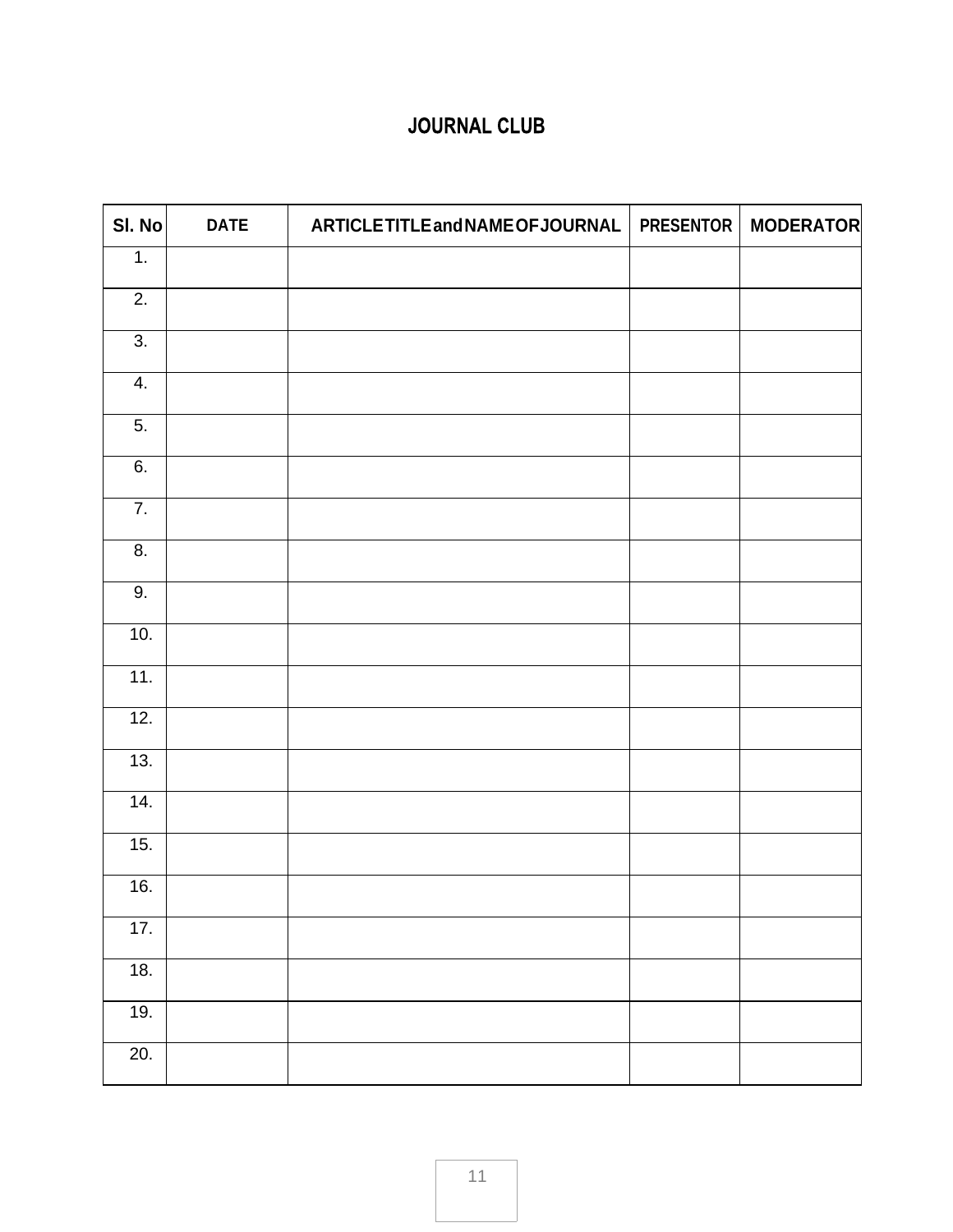# **JOURNAL CLUB**

| SI. No | <b>DATE</b> | ARTICLETITLEandNAMEOFJOURNAL | <b>PRESENTOR</b> | <b>MODERATOR</b> |
|--------|-------------|------------------------------|------------------|------------------|
| 21.    |             |                              |                  |                  |
| 22.    |             |                              |                  |                  |
| 23.    |             |                              |                  |                  |
| 24.    |             |                              |                  |                  |
| 25.    |             |                              |                  |                  |
| 26.    |             |                              |                  |                  |
| 27.    |             |                              |                  |                  |
| 28.    |             |                              |                  |                  |
| 29.    |             |                              |                  |                  |
| 30.    |             |                              |                  |                  |
| 31.    |             |                              |                  |                  |
| 32.    |             |                              |                  |                  |
| 33.    |             |                              |                  |                  |
| 34.    |             |                              |                  |                  |
| 35.    |             |                              |                  |                  |
| 36.    |             |                              |                  |                  |
| 37.    |             |                              |                  |                  |
| 38.    |             |                              |                  |                  |
| 39.    |             |                              |                  |                  |
| 40.    |             |                              |                  |                  |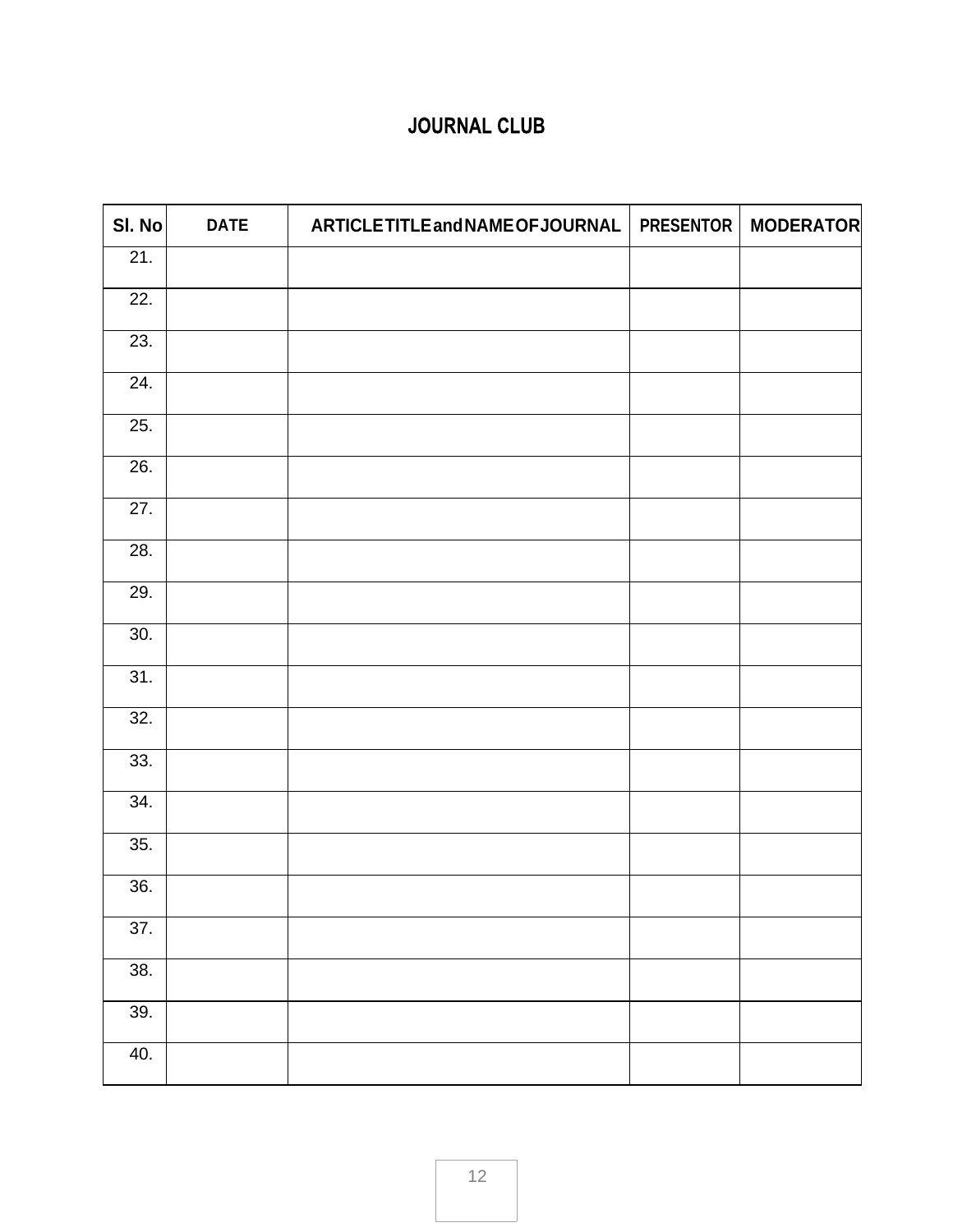| SI. No           | <b>DATE</b> | <b>TOPIC</b> | <b>PRESENTOR</b> |
|------------------|-------------|--------------|------------------|
| $\overline{1}$ . |             |              |                  |
| 2.               |             |              |                  |
| $\overline{3}$ . |             |              |                  |
| 4.               |             |              |                  |
| 5.               |             |              |                  |
| 6.               |             |              |                  |
| $\overline{7}$ . |             |              |                  |
| $\overline{8}$ . |             |              |                  |
| 9.               |             |              |                  |
| 10.              |             |              |                  |
| 11.              |             |              |                  |
| 12.              |             |              |                  |
| 13.              |             |              |                  |
| 14.              |             |              |                  |
| 15.              |             |              |                  |
| 16.              |             |              |                  |
| 17.              |             |              |                  |
| 18.              |             |              |                  |
| 19.              |             |              |                  |
| 20.              |             |              |                  |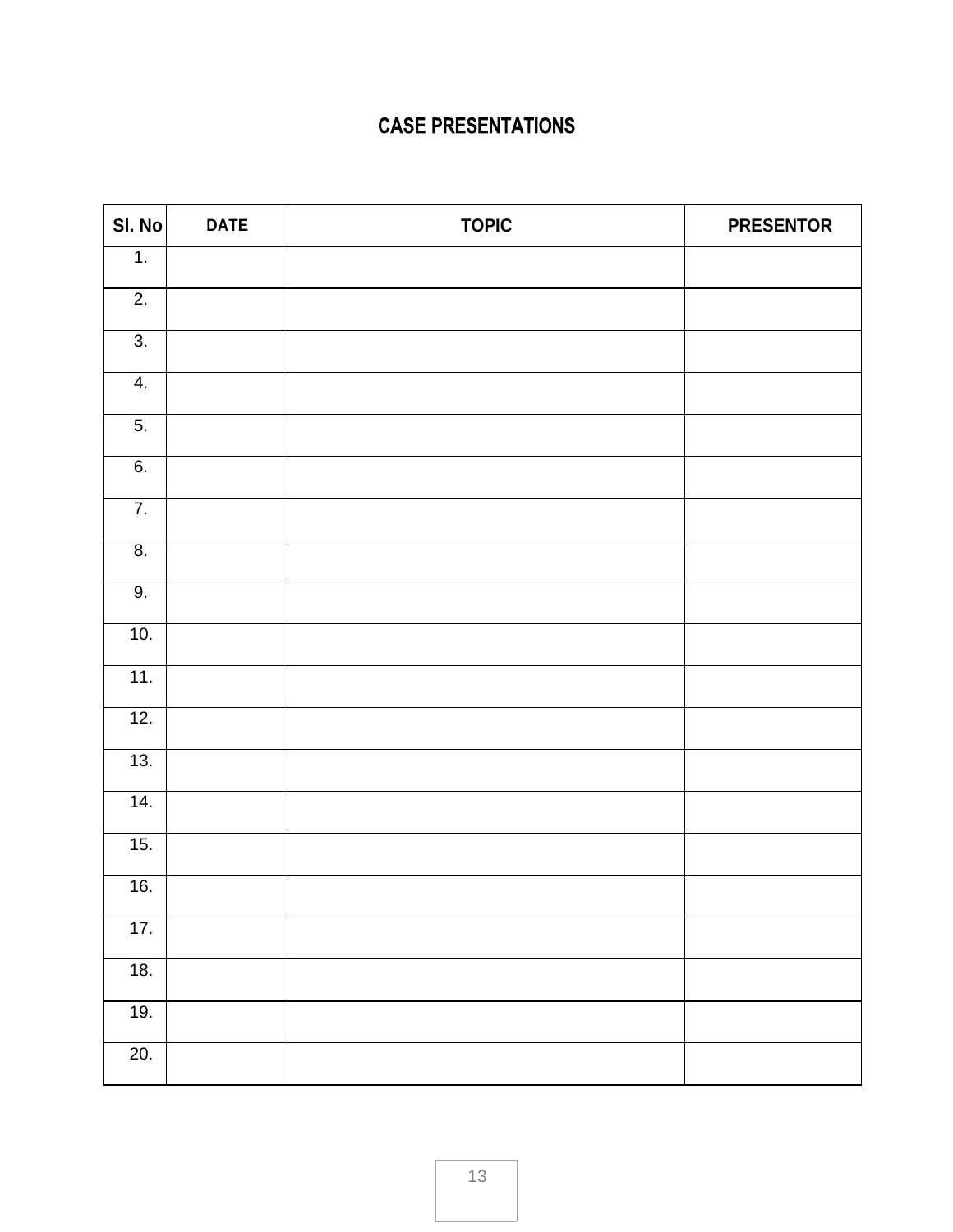| SI. No            | <b>DATE</b> | <b>TOPIC</b> | <b>PRESENTOR</b> |
|-------------------|-------------|--------------|------------------|
| 21.               |             |              |                  |
| 22.               |             |              |                  |
| 23.               |             |              |                  |
| 24.               |             |              |                  |
| 25.               |             |              |                  |
| 26.               |             |              |                  |
| 27.               |             |              |                  |
| 28.               |             |              |                  |
| 29.               |             |              |                  |
| 30.               |             |              |                  |
| 31.               |             |              |                  |
| 32.               |             |              |                  |
| 33.               |             |              |                  |
| 34.               |             |              |                  |
| 35.               |             |              |                  |
| 36.               |             |              |                  |
| $\overline{37}$ . |             |              |                  |
| 38.               |             |              |                  |
| 39.               |             |              |                  |
| 40.               |             |              |                  |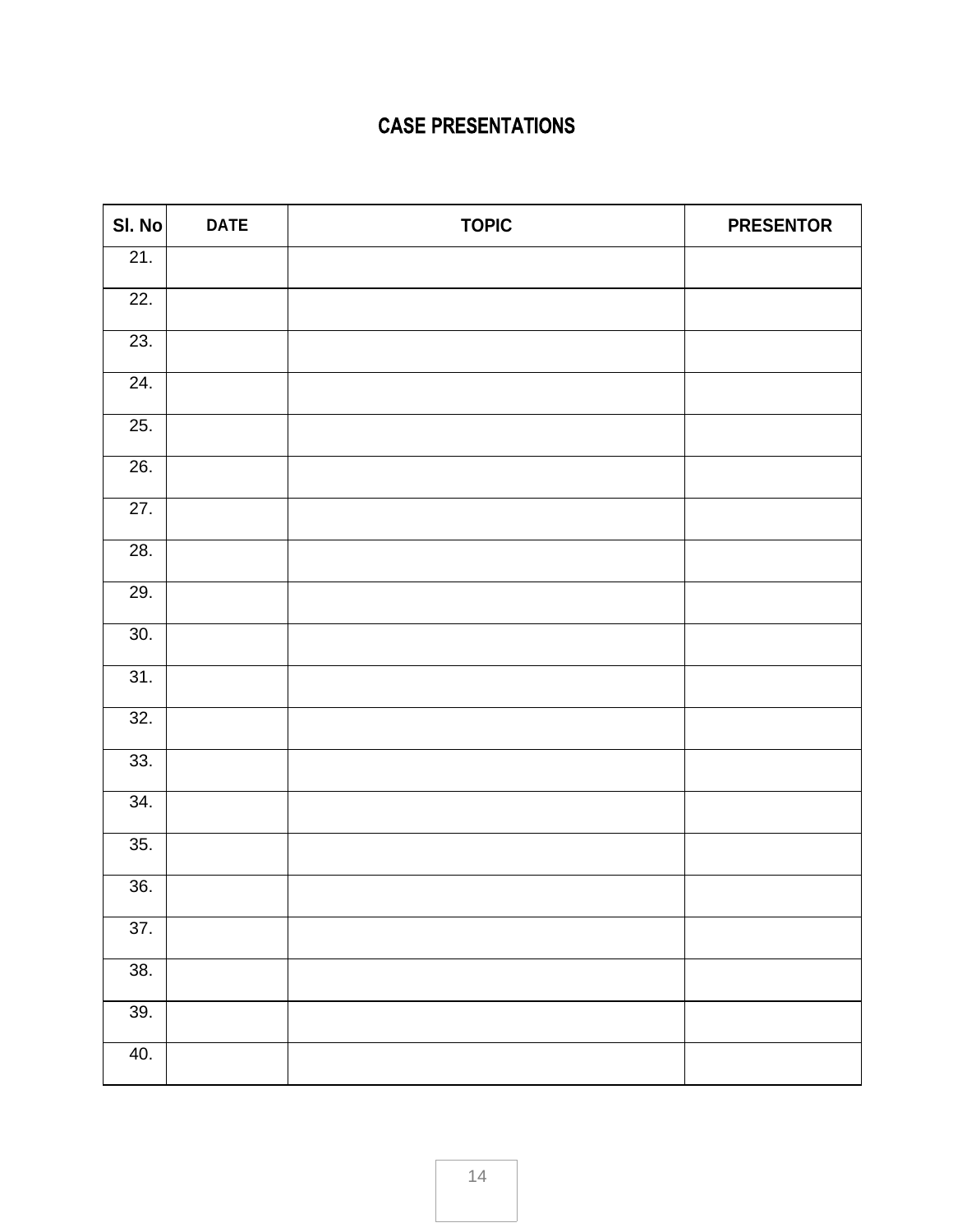| SI. No | <b>DATE</b> | <b>TOPIC</b> | <b>PRESENTOR</b> |
|--------|-------------|--------------|------------------|
| 41.    |             |              |                  |
| 42.    |             |              |                  |
| 43.    |             |              |                  |
| 44.    |             |              |                  |
| 45.    |             |              |                  |
| 46.    |             |              |                  |
| 47.    |             |              |                  |
| 48.    |             |              |                  |
| 49.    |             |              |                  |
| 50.    |             |              |                  |
| 51.    |             |              |                  |
| 52.    |             |              |                  |
| 53.    |             |              |                  |
| 54.    |             |              |                  |
| 55.    |             |              |                  |
| 56.    |             |              |                  |
| 57.    |             |              |                  |
| 58.    |             |              |                  |
| 59.    |             |              |                  |
| 60.    |             |              |                  |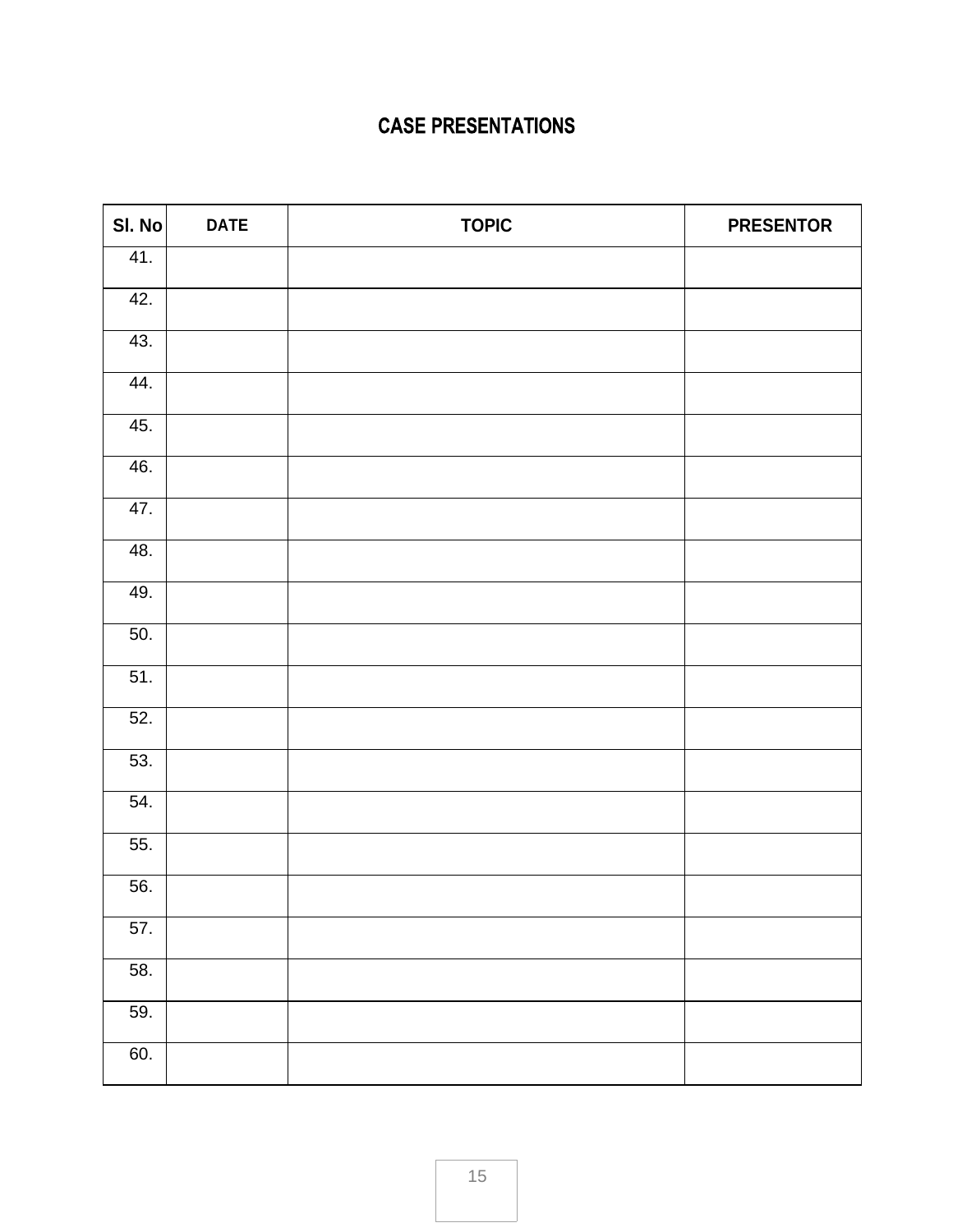| SI. No            | <b>DATE</b> | <b>TOPIC</b> | <b>PRESENTOR</b> |
|-------------------|-------------|--------------|------------------|
| 61.               |             |              |                  |
| 62.               |             |              |                  |
| 63.               |             |              |                  |
| $\overline{64}$ . |             |              |                  |
| 65.               |             |              |                  |
| 66.               |             |              |                  |
| 67.               |             |              |                  |
| 68.               |             |              |                  |
| 69.               |             |              |                  |
| 70.               |             |              |                  |
| 71.               |             |              |                  |
| $\overline{72}$ . |             |              |                  |
| 73.               |             |              |                  |
| 74.               |             |              |                  |
| 75.               |             |              |                  |
| 76.               |             |              |                  |
| 77.               |             |              |                  |
| 78.               |             |              |                  |
| 79.               |             |              |                  |
| 80.               |             |              |                  |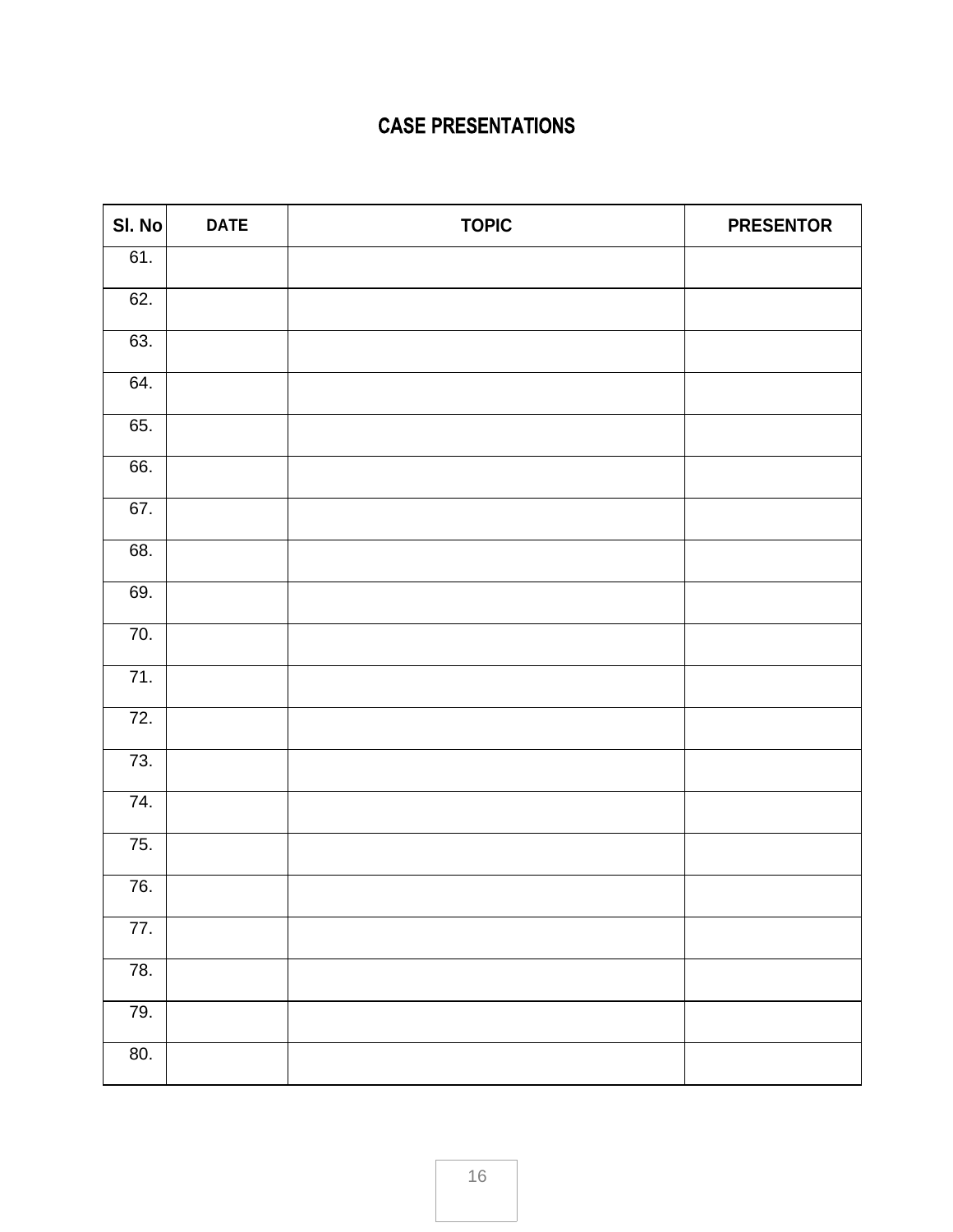| SI. No           | <b>DATE</b> | PROCEDURE DETAILS | <b>SUPERVISOR</b> |
|------------------|-------------|-------------------|-------------------|
| $\overline{1}$ . |             |                   |                   |
| 2.               |             |                   |                   |
| 3.               |             |                   |                   |
| 4.               |             |                   |                   |
| 5.               |             |                   |                   |
| 6.               |             |                   |                   |
| $\overline{7}$ . |             |                   |                   |
| 8.               |             |                   |                   |
| 9.               |             |                   |                   |
| 10.              |             |                   |                   |
| 11.              |             |                   |                   |
| 12.              |             |                   |                   |
| 13.              |             |                   |                   |
| 14.              |             |                   |                   |
| 15.              |             |                   |                   |
| 16.              |             |                   |                   |
| 17.              |             |                   |                   |
| 18.              |             |                   |                   |
| 19.              |             |                   |                   |
| 20.              |             |                   |                   |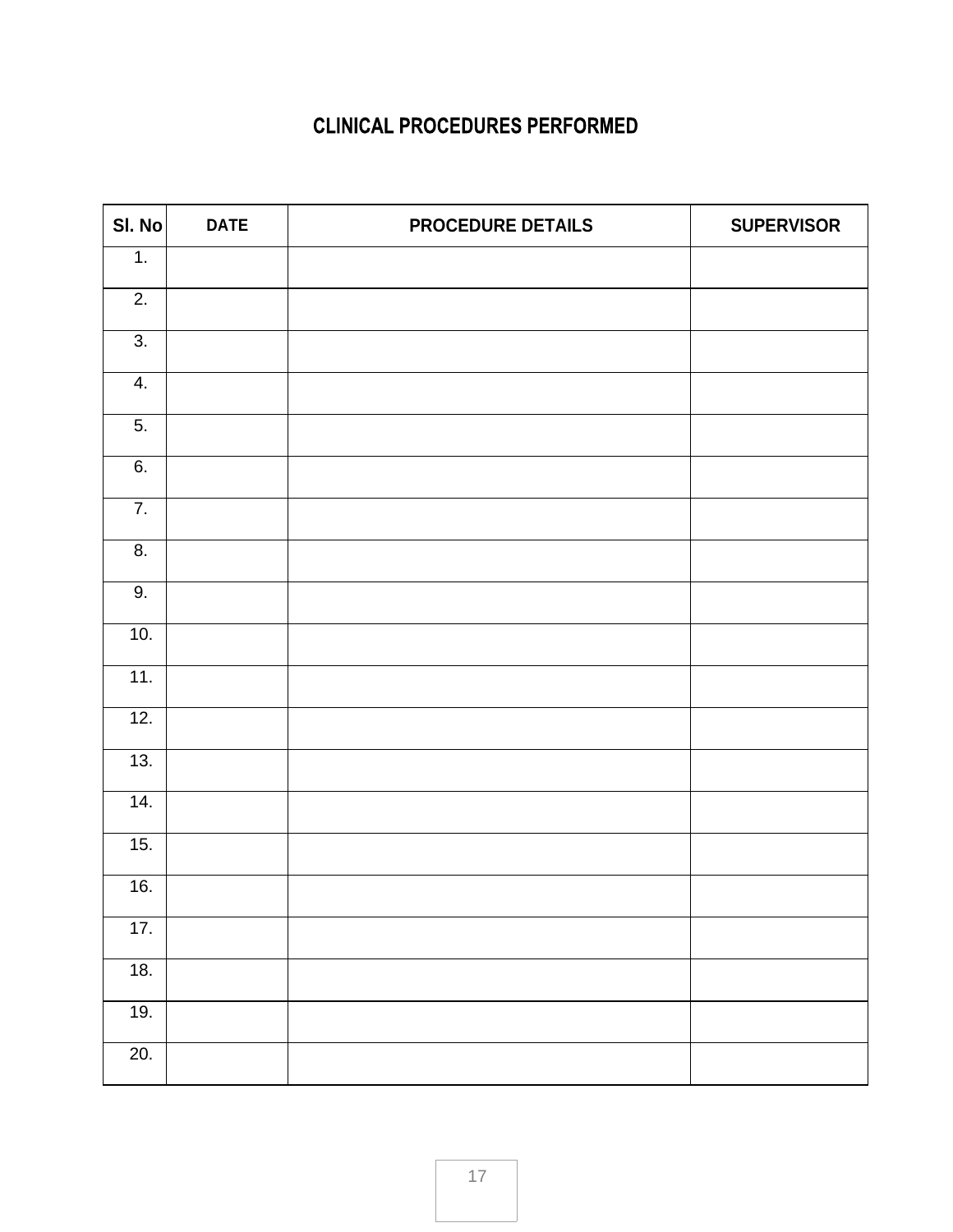| SI. No            | <b>DATE</b> | <b>PROCEDURE DETAILS</b> | <b>SUPERVISOR</b> |
|-------------------|-------------|--------------------------|-------------------|
| 21.               |             |                          |                   |
| 22.               |             |                          |                   |
| 23.               |             |                          |                   |
| 24.               |             |                          |                   |
| 25.               |             |                          |                   |
| 26.               |             |                          |                   |
| $\overline{27}$ . |             |                          |                   |
| 28.               |             |                          |                   |
| 29.               |             |                          |                   |
| 30.               |             |                          |                   |
| 31.               |             |                          |                   |
| 32.               |             |                          |                   |
| 33.               |             |                          |                   |
| 34.               |             |                          |                   |
| $\overline{35}$ . |             |                          |                   |
| 36.               |             |                          |                   |
| $\overline{37}$ . |             |                          |                   |
| 38.               |             |                          |                   |
| 39.               |             |                          |                   |
| 40.               |             |                          |                   |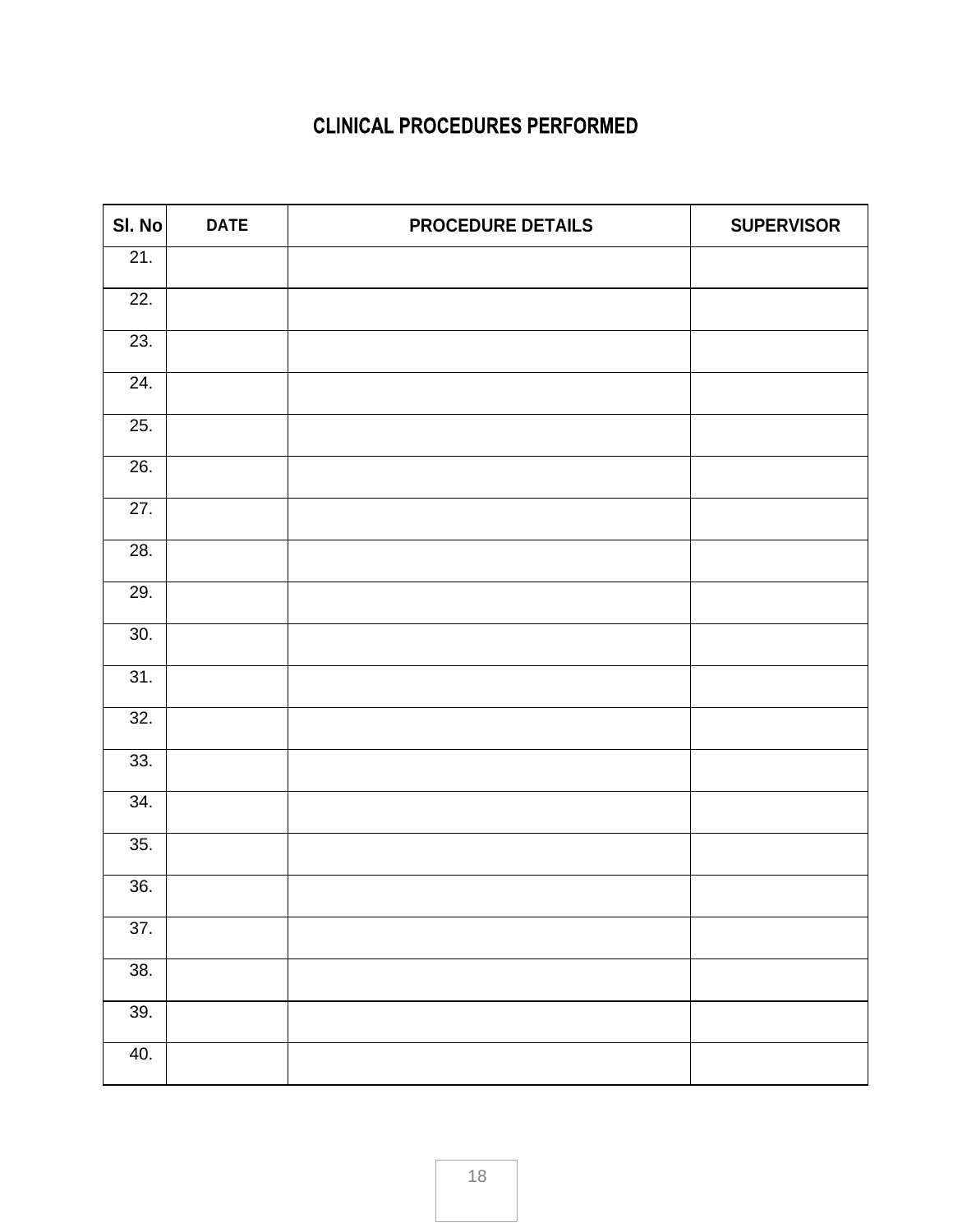| SI. No            | <b>DATE</b> | PROCEDURE DETAILS | <b>SUPERVISOR</b> |
|-------------------|-------------|-------------------|-------------------|
| 41.               |             |                   |                   |
| 42.               |             |                   |                   |
| 43.               |             |                   |                   |
| 44.               |             |                   |                   |
| 45.               |             |                   |                   |
| 46.               |             |                   |                   |
| 47.               |             |                   |                   |
| 48.               |             |                   |                   |
| 49.               |             |                   |                   |
| $\overline{50}$ . |             |                   |                   |
| 51.               |             |                   |                   |
| 52.               |             |                   |                   |
| 53.               |             |                   |                   |
| $\overline{54}$ . |             |                   |                   |
| 55.               |             |                   |                   |
| 56.               |             |                   |                   |
| 57.               |             |                   |                   |
| 58.               |             |                   |                   |
| 59.               |             |                   |                   |
| 60.               |             |                   |                   |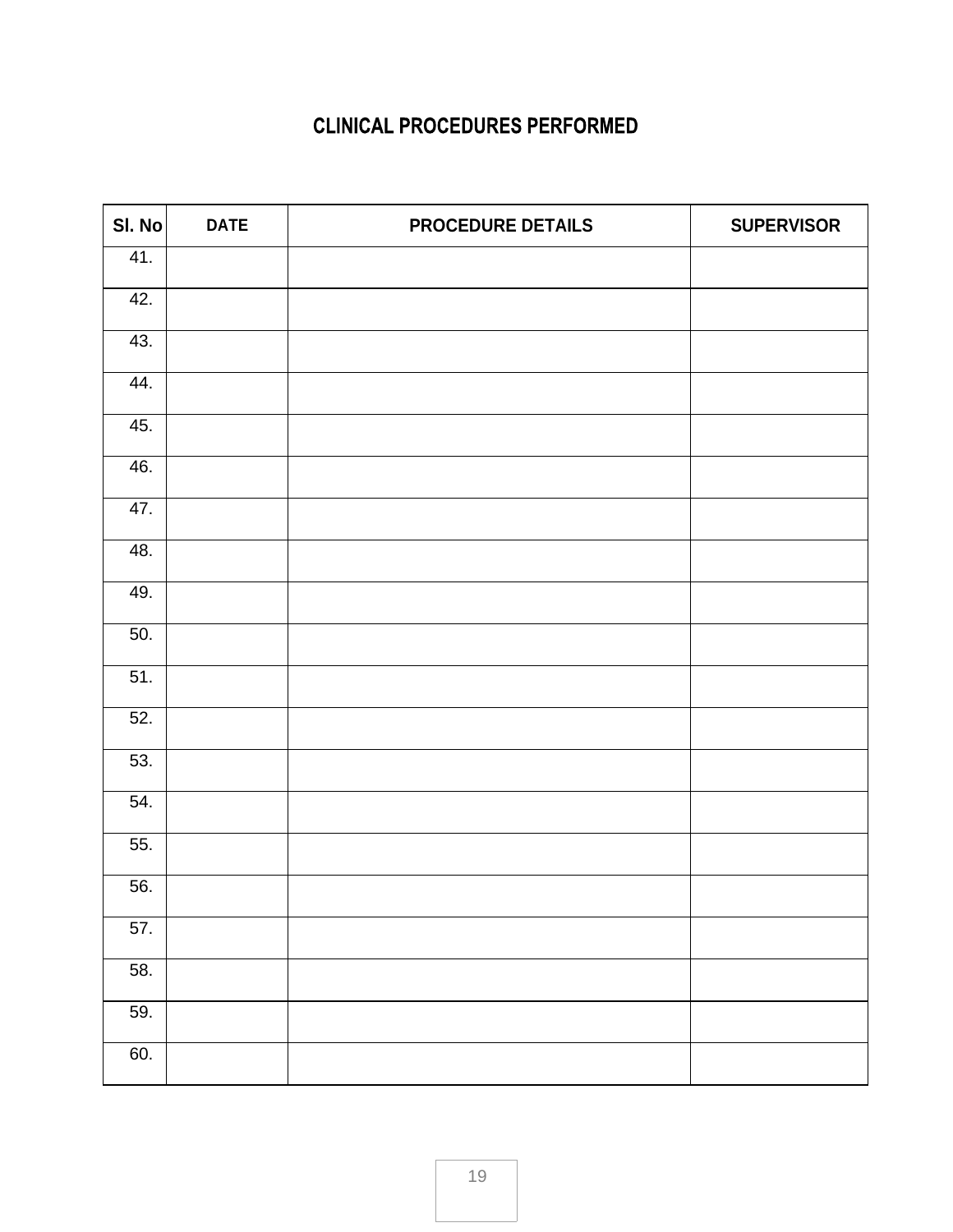| SI. No            | <b>DATE</b> | <b>PROCEDURE DETAILS</b> | <b>SUPERVISOR</b> |
|-------------------|-------------|--------------------------|-------------------|
| 61.               |             |                          |                   |
| 62.               |             |                          |                   |
| 63.               |             |                          |                   |
| 64.               |             |                          |                   |
| 65.               |             |                          |                   |
| 66.               |             |                          |                   |
| 67.               |             |                          |                   |
| 68.               |             |                          |                   |
| 69.               |             |                          |                   |
| 70.               |             |                          |                   |
| 71.               |             |                          |                   |
| $\overline{72}$ . |             |                          |                   |
| 73.               |             |                          |                   |
| 74.               |             |                          |                   |
| 75.               |             |                          |                   |
| 76.               |             |                          |                   |
| $\overline{77}$ . |             |                          |                   |
| $\overline{78}$ . |             |                          |                   |
| 79.               |             |                          |                   |
| 80.               |             |                          |                   |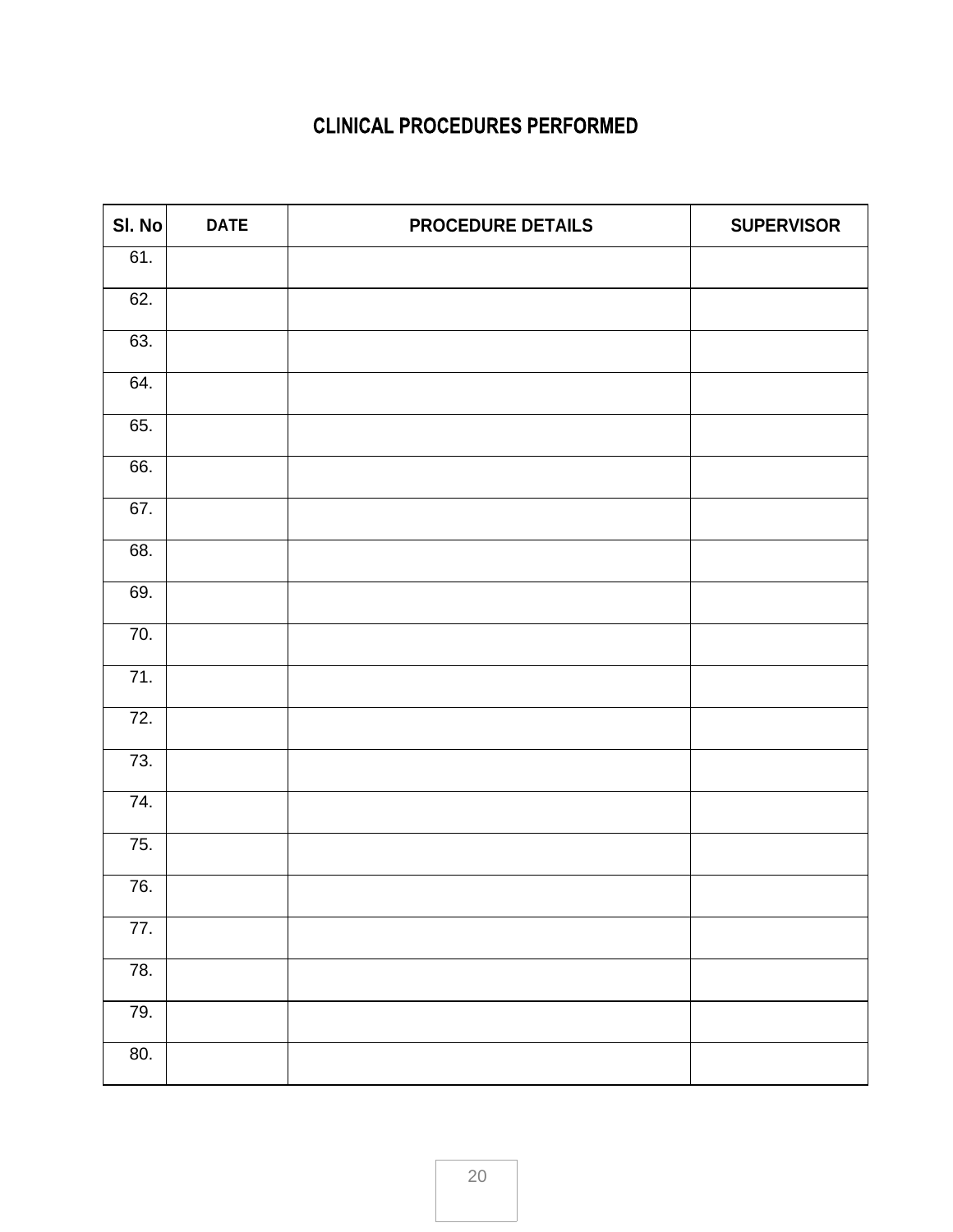| SI. No            | <b>DATE</b> | <b>PROCEDURE DETAILS</b> | <b>SUPERVISOR</b> |
|-------------------|-------------|--------------------------|-------------------|
| 81.               |             |                          |                   |
| 82.               |             |                          |                   |
| 83.               |             |                          |                   |
| 84.               |             |                          |                   |
| 85.               |             |                          |                   |
| 86.               |             |                          |                   |
| 87.               |             |                          |                   |
| 88.               |             |                          |                   |
| 89.               |             |                          |                   |
| 90.               |             |                          |                   |
| $\overline{91}$ . |             |                          |                   |
| 92.               |             |                          |                   |
| 93.               |             |                          |                   |
| $\overline{94}$ . |             |                          |                   |
| $\overline{95}$ . |             |                          |                   |
| 96.               |             |                          |                   |
| 97.               |             |                          |                   |
| 98.               |             |                          |                   |
| 99.               |             |                          |                   |
| 100.              |             |                          |                   |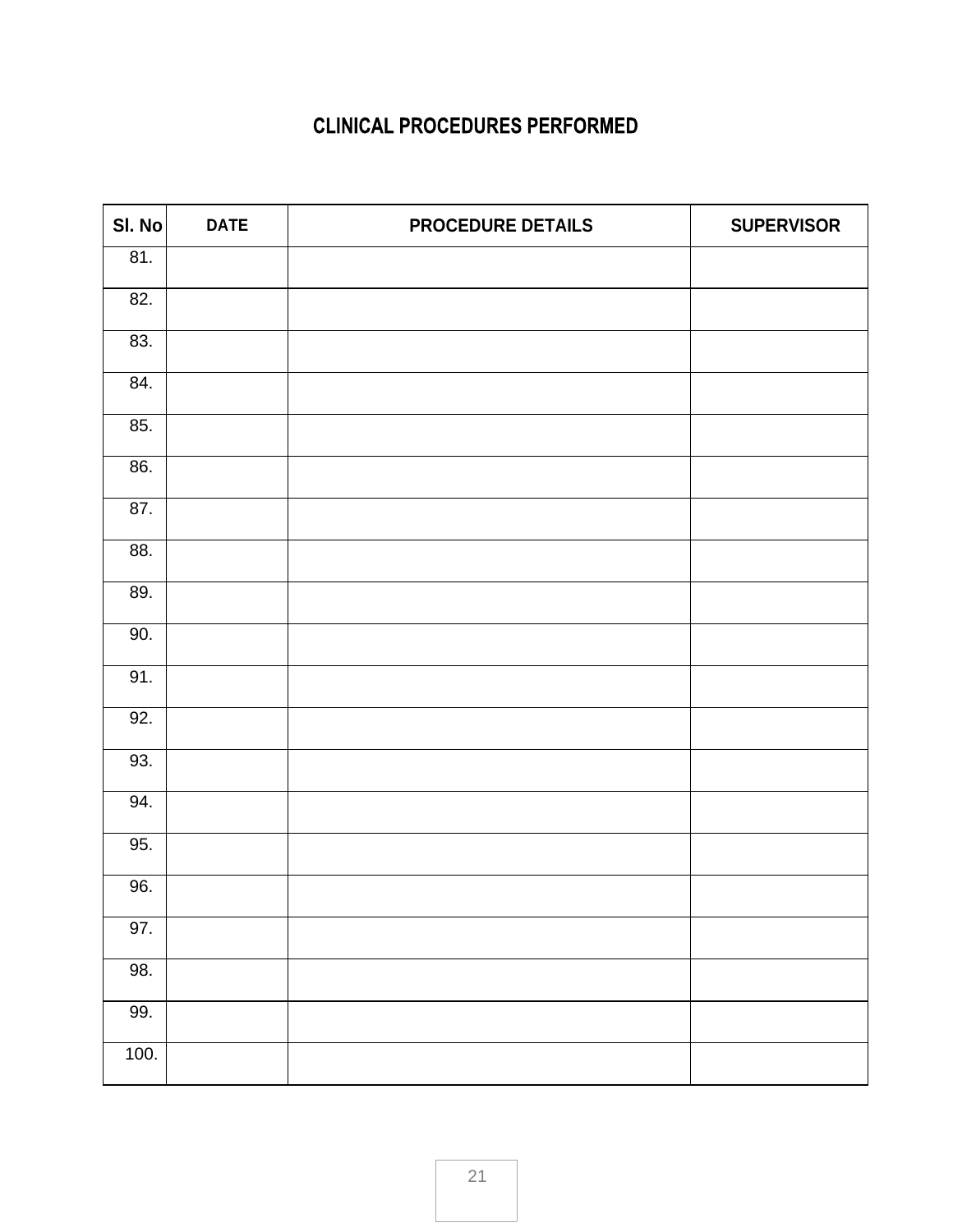| SI. No | <b>DATE</b> | <b>PROCEDURE DETAILS</b> | <b>SUPERVISOR</b> |
|--------|-------------|--------------------------|-------------------|
| 101.   |             |                          |                   |
| 102.   |             |                          |                   |
| 103.   |             |                          |                   |
| 104.   |             |                          |                   |
| 105.   |             |                          |                   |
| 106.   |             |                          |                   |
| 107.   |             |                          |                   |
| 108.   |             |                          |                   |
| 109.   |             |                          |                   |
| 110.   |             |                          |                   |
| 111.   |             |                          |                   |
| 112.   |             |                          |                   |
| 113.   |             |                          |                   |
| 114.   |             |                          |                   |
| 115.   |             |                          |                   |
| 116.   |             |                          |                   |
| 117.   |             |                          |                   |
| 118.   |             |                          |                   |
| 119.   |             |                          |                   |
| 120.   |             |                          |                   |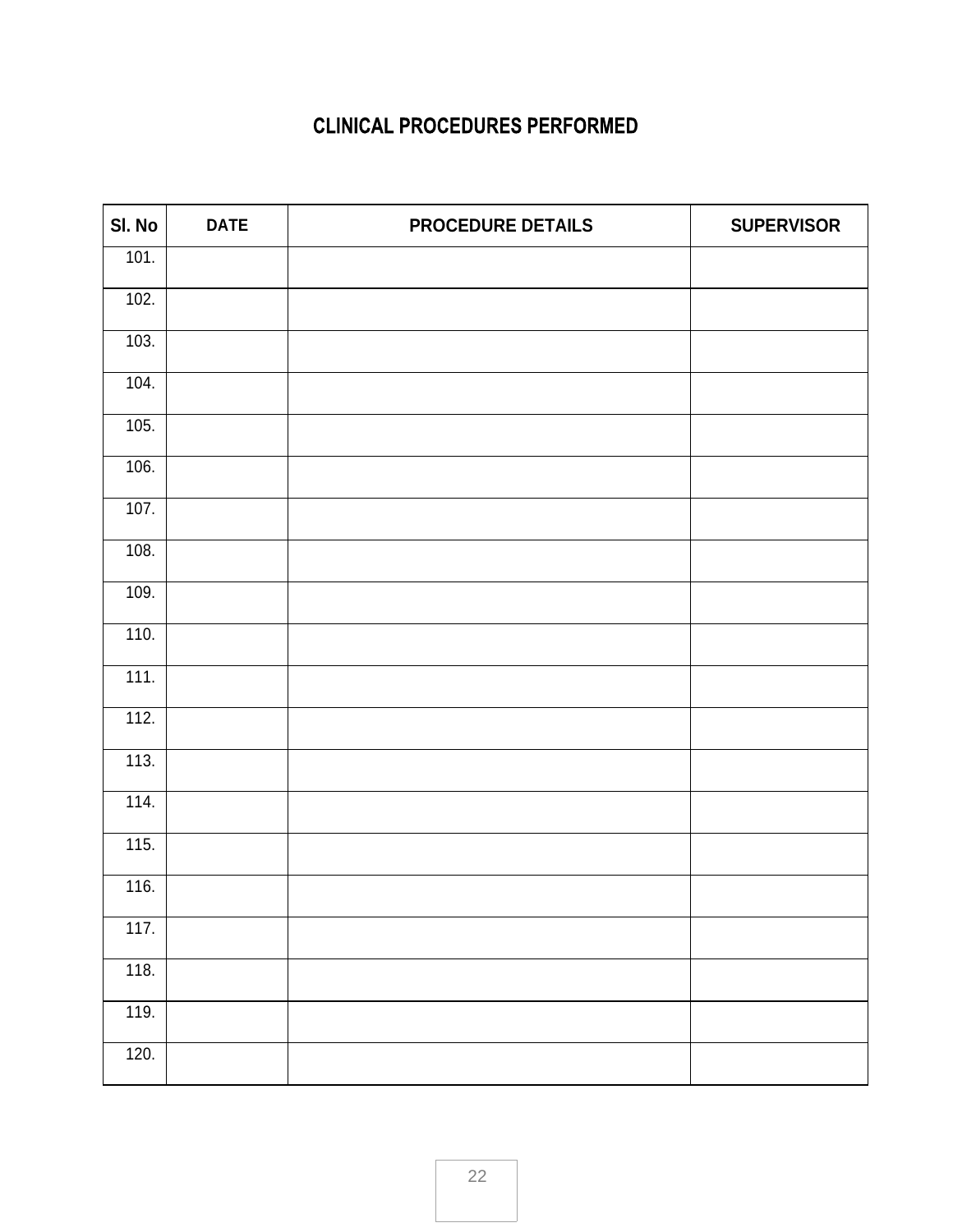| SI. No | <b>DATE</b> | PROCEDURE DETAILS | <b>SUPERVISOR</b> |
|--------|-------------|-------------------|-------------------|
| 121.   |             |                   |                   |
| 122.   |             |                   |                   |
| 123.   |             |                   |                   |
| 124.   |             |                   |                   |
| 125.   |             |                   |                   |
| 126.   |             |                   |                   |
| 127.   |             |                   |                   |
| 128.   |             |                   |                   |
| 129.   |             |                   |                   |
| 130.   |             |                   |                   |
| 131.   |             |                   |                   |
| 132.   |             |                   |                   |
| 133.   |             |                   |                   |
| 134.   |             |                   |                   |
| 135.   |             |                   |                   |
| 136.   |             |                   |                   |
| 137.   |             |                   |                   |
| 138.   |             |                   |                   |
| 139.   |             |                   |                   |
|        |             |                   |                   |
| 140.   |             |                   |                   |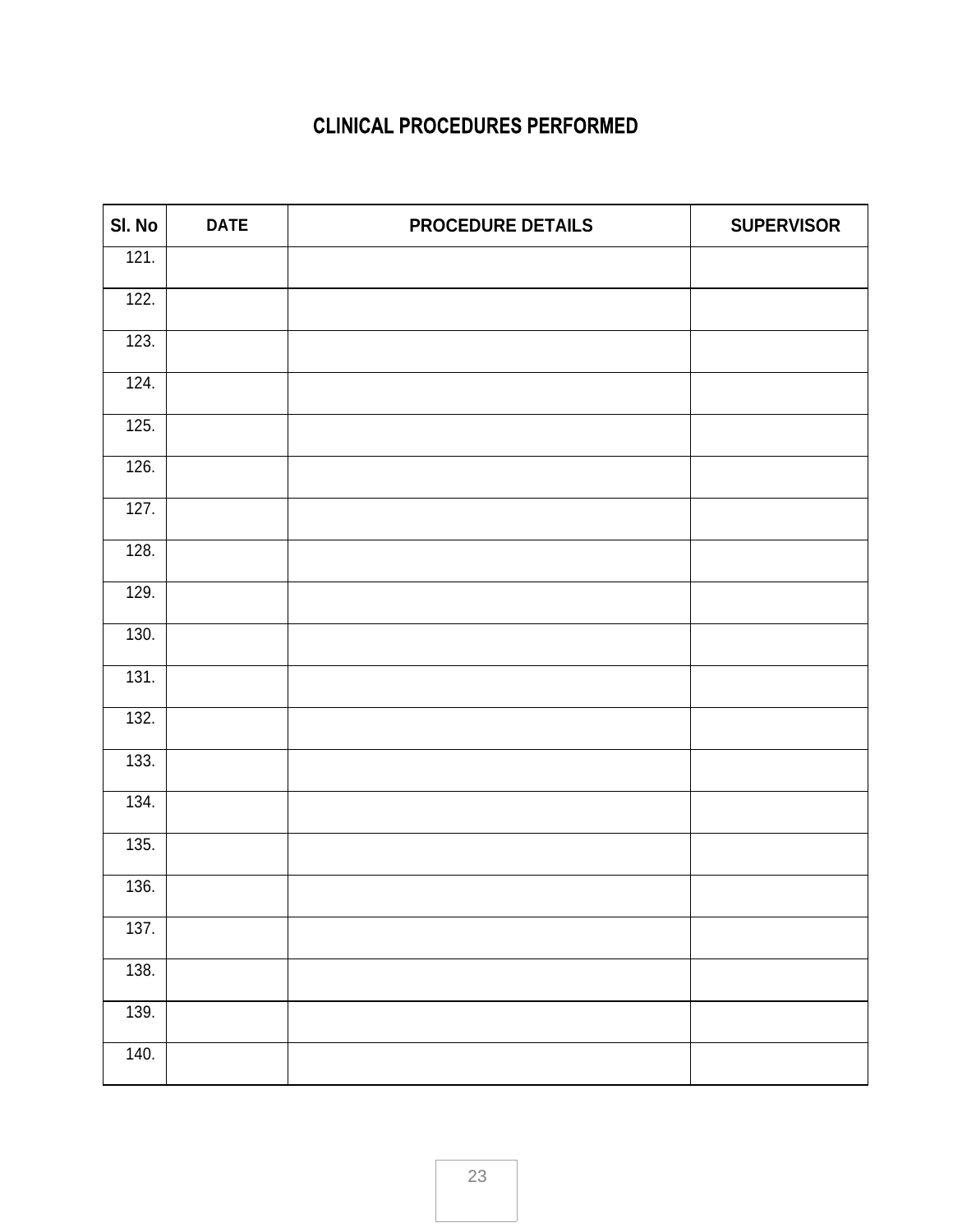| SI. No | <b>DATE</b> | <b>PROCEDURE DETAILS</b> | <b>SUPERVISOR</b> |
|--------|-------------|--------------------------|-------------------|
| 141.   |             |                          |                   |
| 142.   |             |                          |                   |
| 143.   |             |                          |                   |
| 144.   |             |                          |                   |
| 145.   |             |                          |                   |
| 146.   |             |                          |                   |
| 147.   |             |                          |                   |
| 148.   |             |                          |                   |
| 149.   |             |                          |                   |
| 150.   |             |                          |                   |
| 151.   |             |                          |                   |
| 152.   |             |                          |                   |
| 153.   |             |                          |                   |
| 154.   |             |                          |                   |
| 155.   |             |                          |                   |
| 156.   |             |                          |                   |
| 157.   |             |                          |                   |
| 158.   |             |                          |                   |
| 159.   |             |                          |                   |
| 160.   |             |                          |                   |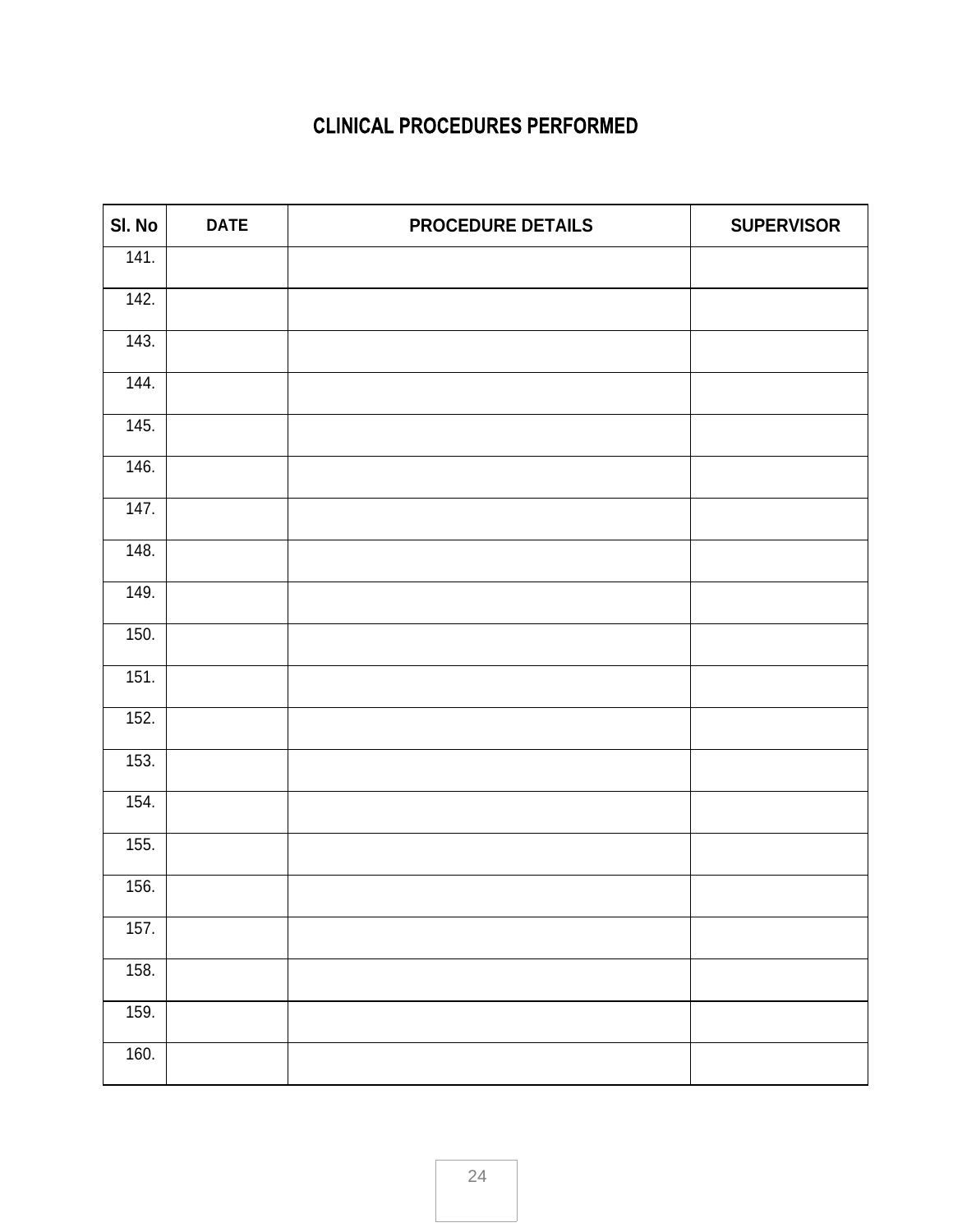| SI. No | <b>DATE</b> | <b>PROCEDURE DETAILS</b> | <b>SUPERVISOR</b> |
|--------|-------------|--------------------------|-------------------|
| 161.   |             |                          |                   |
| 162.   |             |                          |                   |
| 163.   |             |                          |                   |
| 164.   |             |                          |                   |
| 165.   |             |                          |                   |
| 166.   |             |                          |                   |
| 167.   |             |                          |                   |
| 168.   |             |                          |                   |
| 169.   |             |                          |                   |
| 170.   |             |                          |                   |
| 171.   |             |                          |                   |
| 172.   |             |                          |                   |
| 173.   |             |                          |                   |
| 174.   |             |                          |                   |
| 175.   |             |                          |                   |
| 176.   |             |                          |                   |
| 177.   |             |                          |                   |
| 178.   |             |                          |                   |
| 179.   |             |                          |                   |
| 180.   |             |                          |                   |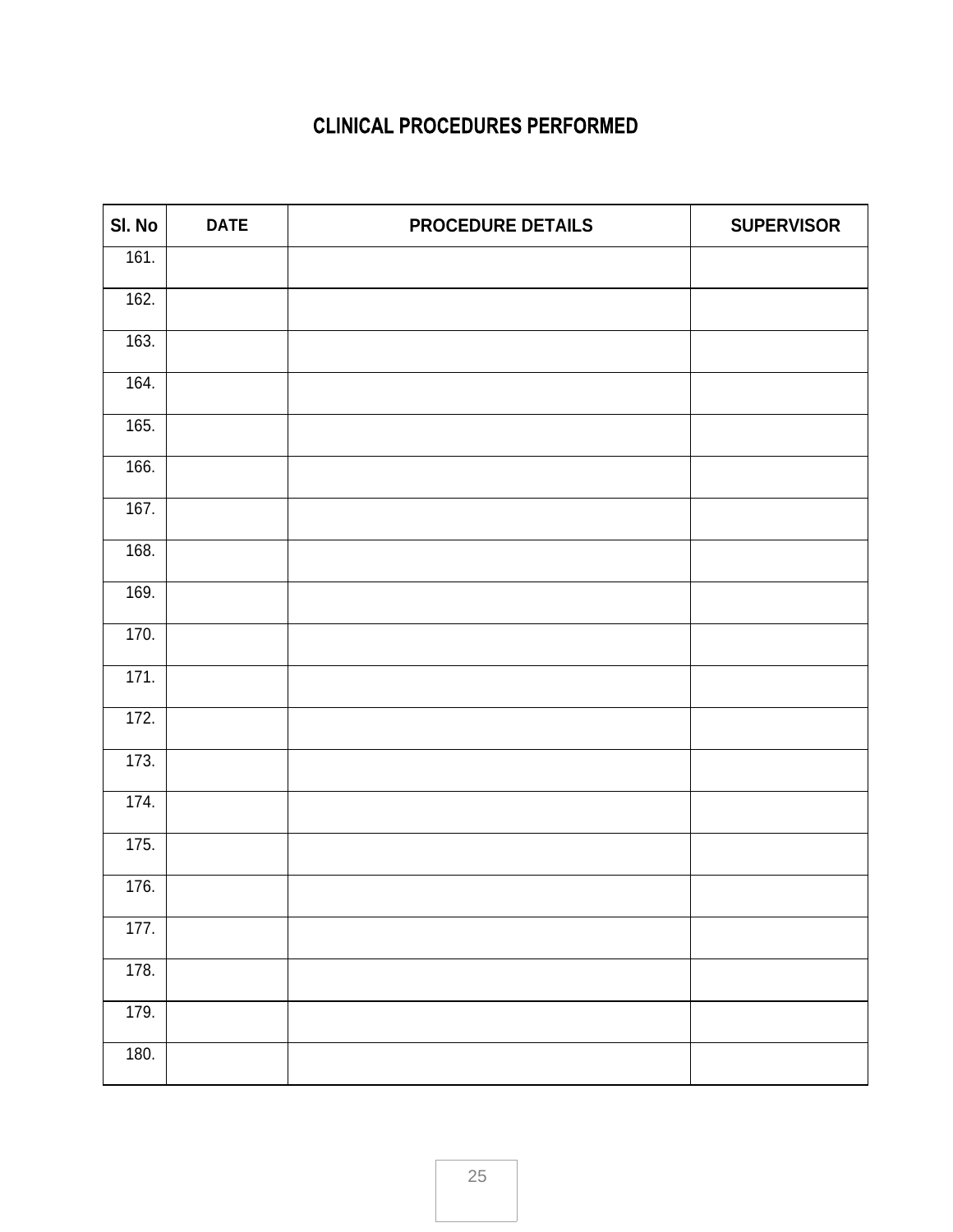| SI. No             | <b>DATE</b> | <b>PROCEDURE DETAILS</b> | <b>SUPERVISOR</b> |
|--------------------|-------------|--------------------------|-------------------|
| 181.               |             |                          |                   |
| 182.               |             |                          |                   |
| 183.               |             |                          |                   |
| 184.               |             |                          |                   |
| 185.               |             |                          |                   |
| 186.               |             |                          |                   |
| 187.               |             |                          |                   |
| 188.               |             |                          |                   |
| 189.               |             |                          |                   |
| 190.               |             |                          |                   |
| 191.               |             |                          |                   |
| 192.               |             |                          |                   |
| 193.               |             |                          |                   |
| $\overline{194}$ . |             |                          |                   |
| 195.               |             |                          |                   |
| 196.               |             |                          |                   |
| 197.               |             |                          |                   |
| 198.               |             |                          |                   |
| 199.               |             |                          |                   |
| 200.               |             |                          |                   |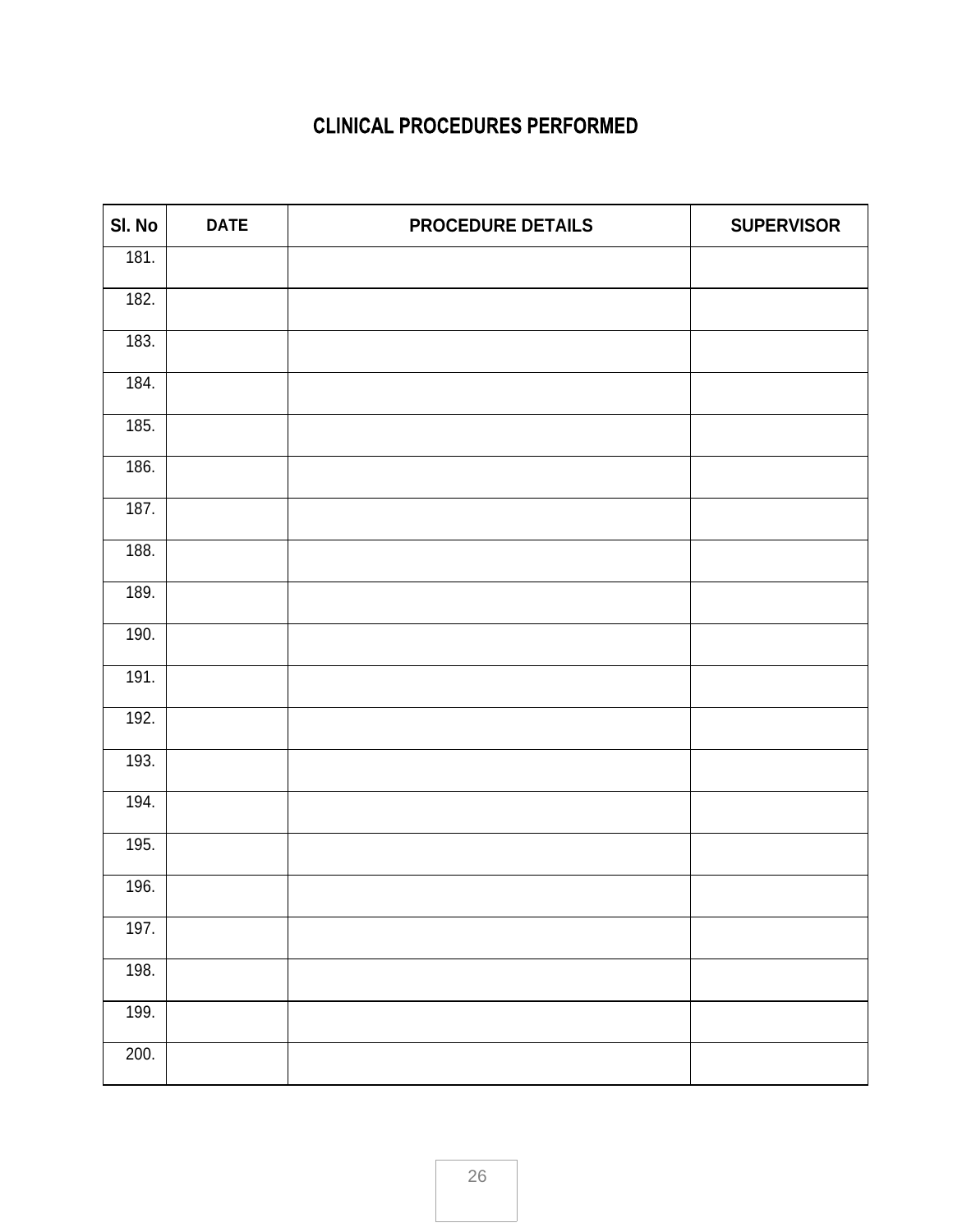# CODE BLUE and MEDICAL EMERGENCY TEAM (MET) CALLS

| SI. No            | <b>DATE</b> | <b>CASE DETAILS</b> | <b>TYPE OF CALL</b> |
|-------------------|-------------|---------------------|---------------------|
| $\overline{1}$ .  |             |                     |                     |
| $\overline{2}$ .  |             |                     |                     |
| $\overline{3}$ .  |             |                     |                     |
| 4.                |             |                     |                     |
| $\overline{5}$ .  |             |                     |                     |
| 6.                |             |                     |                     |
| $\overline{7}$ .  |             |                     |                     |
| $\overline{8}$ .  |             |                     |                     |
| 9.                |             |                     |                     |
| 10.               |             |                     |                     |
| 11.               |             |                     |                     |
| 12.               |             |                     |                     |
| 13.               |             |                     |                     |
| 14.               |             |                     |                     |
| 15.               |             |                     |                     |
| 16.               |             |                     |                     |
| 17.               |             |                     |                     |
| 18.               |             |                     |                     |
| 19.               |             |                     |                     |
| $\overline{20}$ . |             |                     |                     |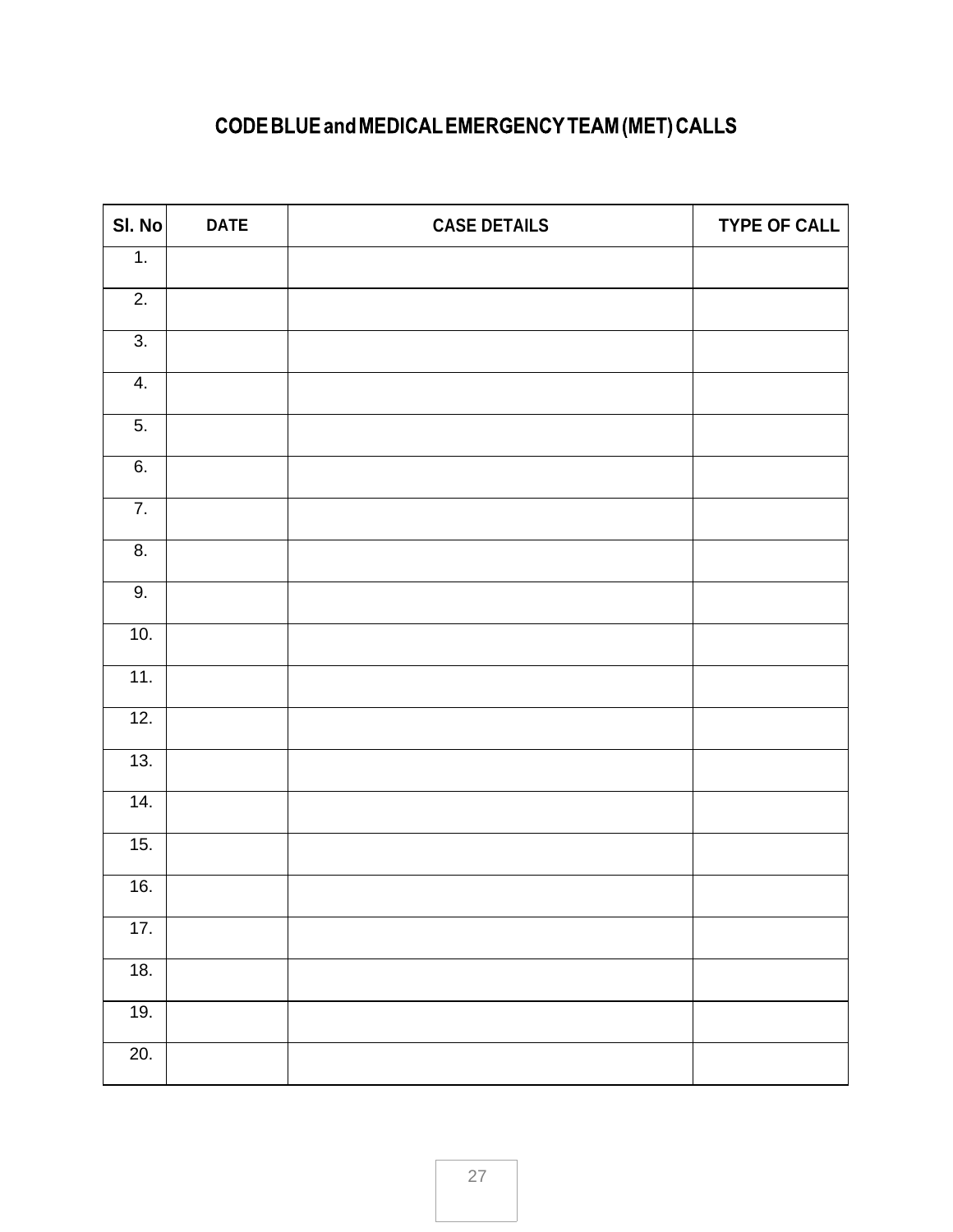# CODE BLUE and MEDICAL EMERGENCY TEAM (MET) CALLS

| SI. No            | <b>DATE</b> | <b>CASE DETAILS</b> | <b>TYPE OF CALL</b> |
|-------------------|-------------|---------------------|---------------------|
| 21.               |             |                     |                     |
| $\overline{22}$ . |             |                     |                     |
| 23.               |             |                     |                     |
| $\overline{24}$ . |             |                     |                     |
| 25.               |             |                     |                     |
| 26.               |             |                     |                     |
| 27.               |             |                     |                     |
| 28.               |             |                     |                     |
| 29.               |             |                     |                     |
| 30.               |             |                     |                     |
| 31.               |             |                     |                     |
| 32.               |             |                     |                     |
| 33.               |             |                     |                     |
| 34.               |             |                     |                     |
| 35.               |             |                     |                     |
| 36.               |             |                     |                     |
| $\overline{37}$ . |             |                     |                     |
| 38.               |             |                     |                     |
| 39.               |             |                     |                     |
| 40.               |             |                     |                     |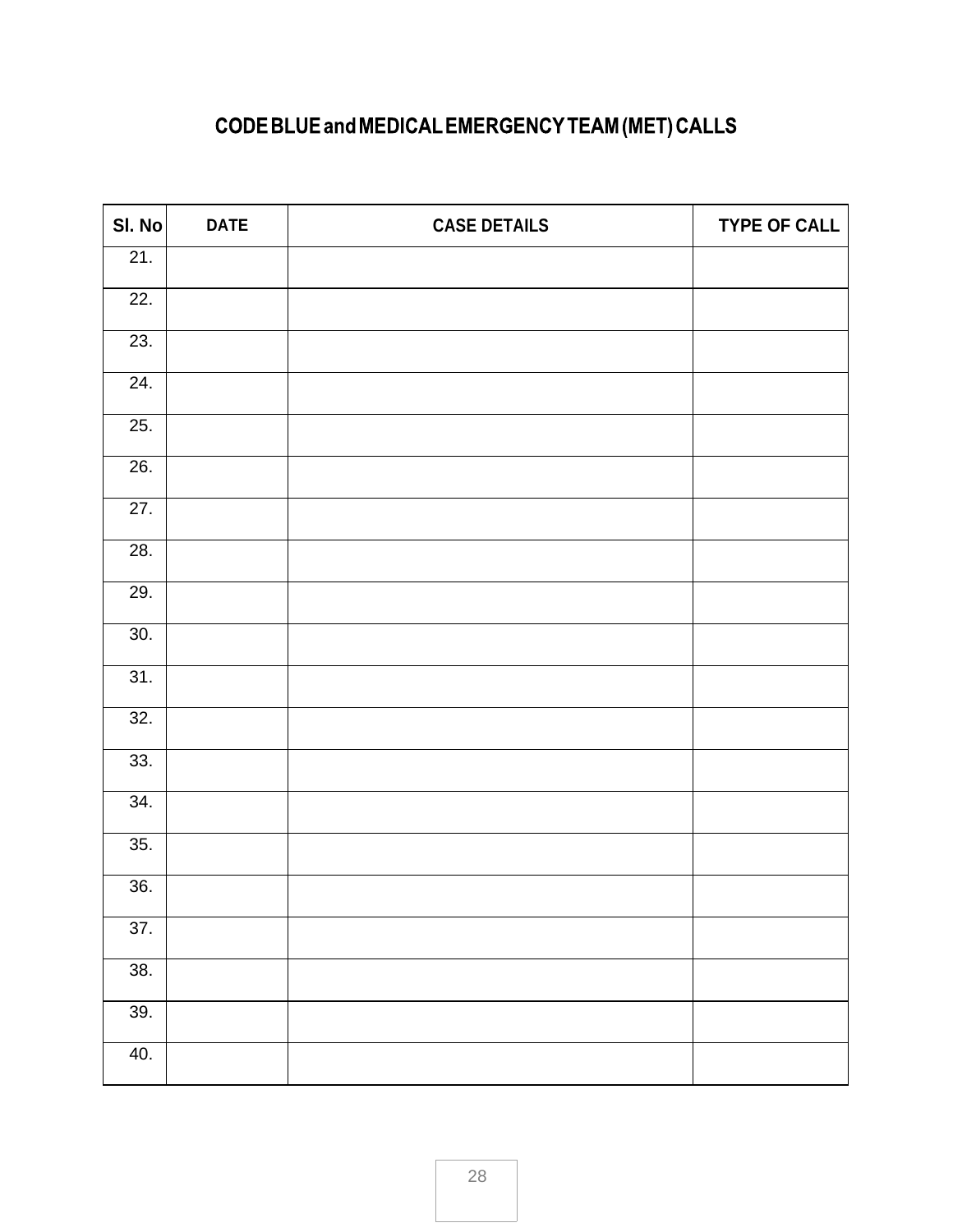#### **CONFERENCES/CMEs ATTENDED**

| SI. No            | <b>DATE</b> | <b>NAME OF CONFERENCE/CME</b> | <b>PLACE</b> |
|-------------------|-------------|-------------------------------|--------------|
| 1.                |             |                               |              |
| $\overline{2}$ .  |             |                               |              |
| 3.                |             |                               |              |
| 4.                |             |                               |              |
| $\overline{5}$ .  |             |                               |              |
| 6.                |             |                               |              |
| $\overline{7}$ .  |             |                               |              |
| 8.                |             |                               |              |
| 9.                |             |                               |              |
| 10.               |             |                               |              |
| 11.               |             |                               |              |
| 12.               |             |                               |              |
| 13.               |             |                               |              |
| 14.               |             |                               |              |
| 15.               |             |                               |              |
| 16.               |             |                               |              |
| 17.               |             |                               |              |
| 18.               |             |                               |              |
| 19.               |             |                               |              |
| $\overline{20}$ . |             |                               |              |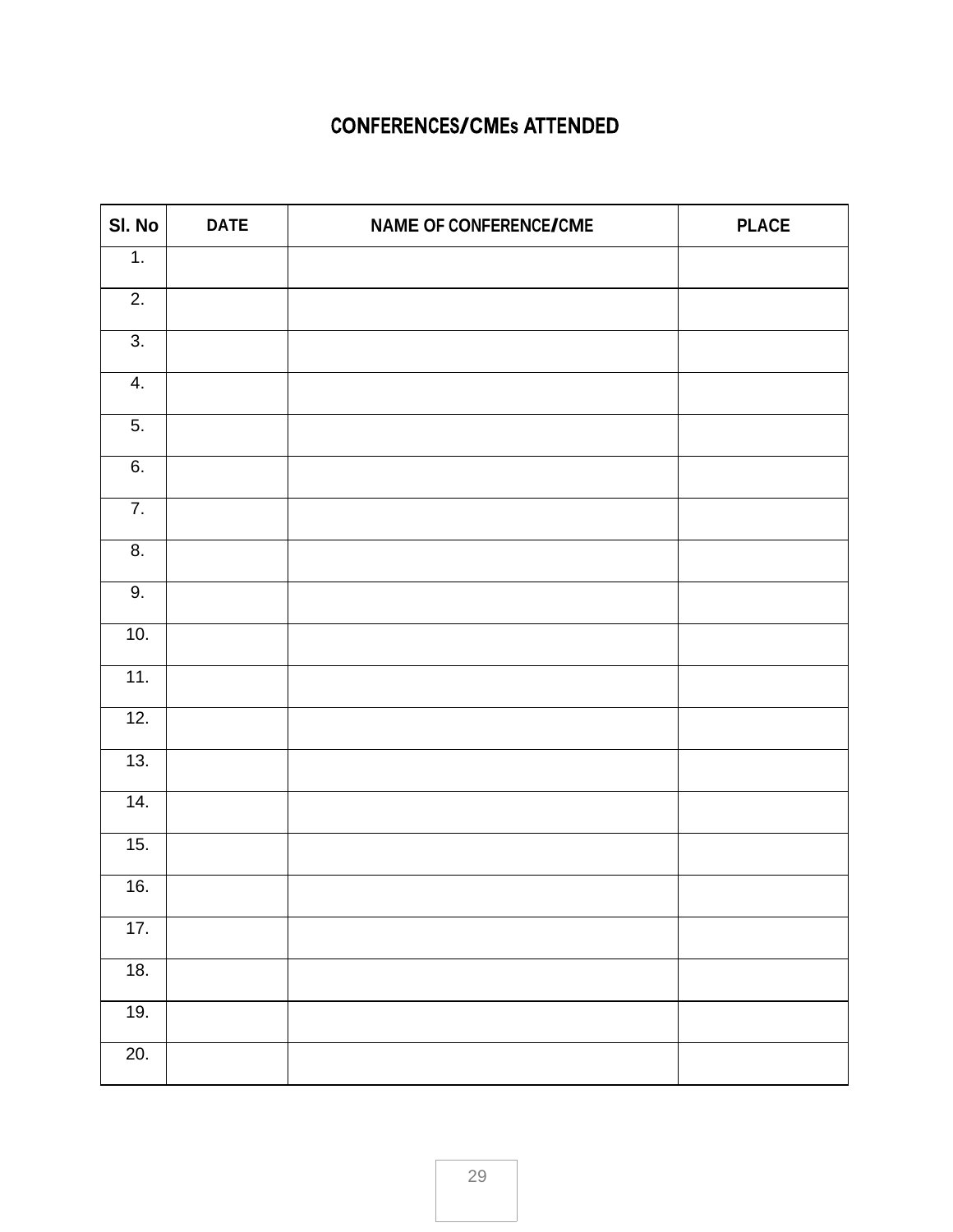#### **WORSHOPS and EXAMS**

| SI. No | <b>DATE</b> | <b>WORKSHOP</b>               | <b>CONDUCTED BY</b> | <b>PLACE</b> |
|--------|-------------|-------------------------------|---------------------|--------------|
| 1.     |             | <b>BLS</b>                    |                     |              |
| 2.     |             | <b>ACLS</b>                   |                     |              |
| 3.     |             | <b>ATLS</b>                   |                     |              |
| 4.     |             | <b>Difficult Airway</b>       |                     |              |
| 5.     |             | <b>Mechanical Ventilation</b> |                     |              |
| 6.     |             | Hemodynamic Monitoring        |                     |              |
| 7.     |             | 4C                            |                     |              |
| 8.     |             |                               |                     |              |
| 9.     |             |                               |                     |              |
| 10.    |             |                               |                     |              |
| 11.    |             |                               |                     |              |
| 12.    |             |                               |                     |              |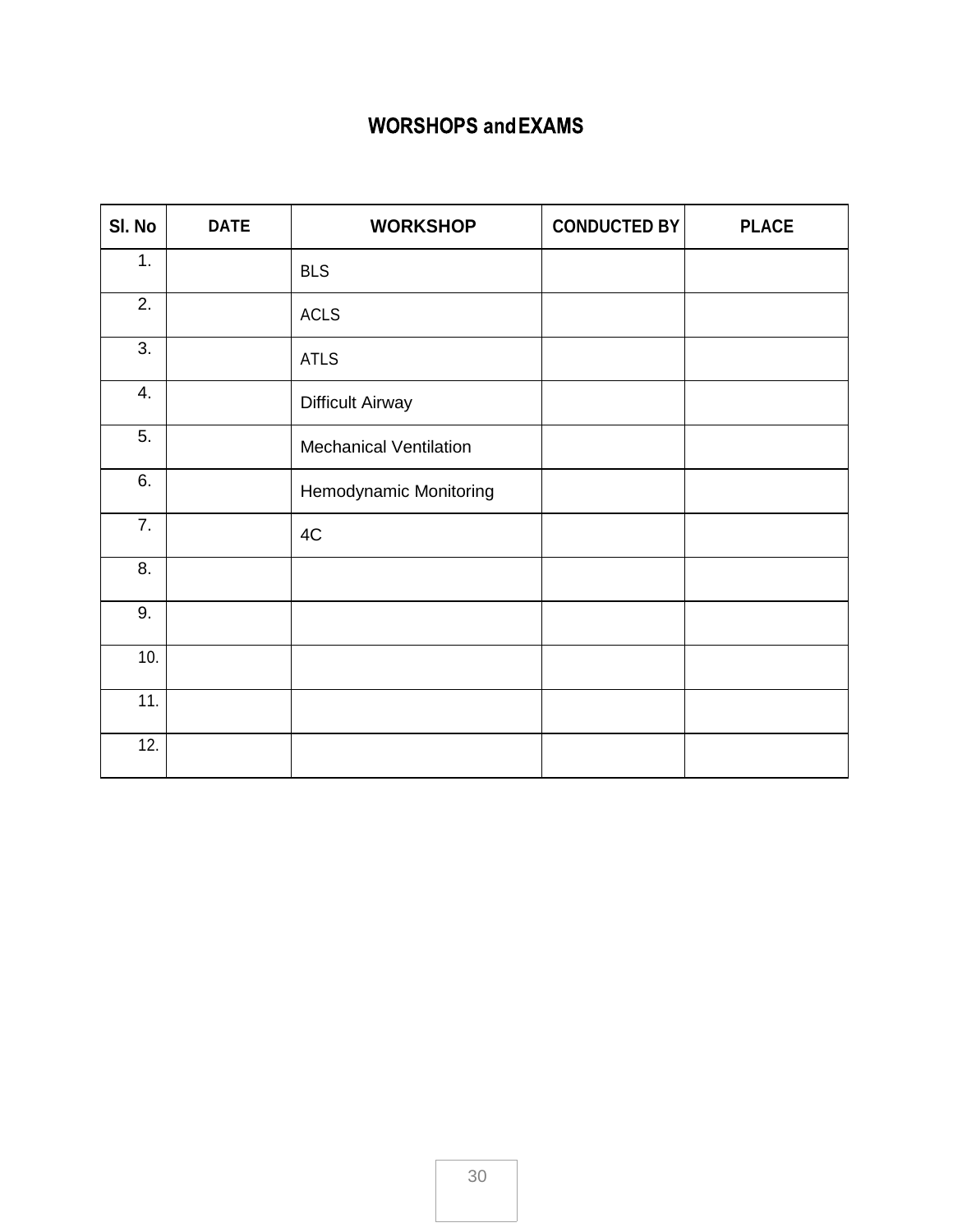#### **ROTATIONAL POSTINGS**

| <b>DEPARTMENT</b>        | <b>FROM</b> | TO | <b>DURATION</b> | <b>SUPERVISOR</b> |
|--------------------------|-------------|----|-----------------|-------------------|
| <b>CARDIAC CARE UNIT</b> |             |    |                 |                   |
| <b>NEURO ICU</b>         |             |    |                 |                   |
| NEPHROLOGY ICU           |             |    |                 |                   |
| <b>RADIOLOGY</b>         |             |    |                 |                   |
| <b>MICROBIOLOGY</b>      |             |    |                 |                   |
| <b>ECHOCARDIOGRAPHY</b>  |             |    |                 |                   |
|                          |             |    |                 |                   |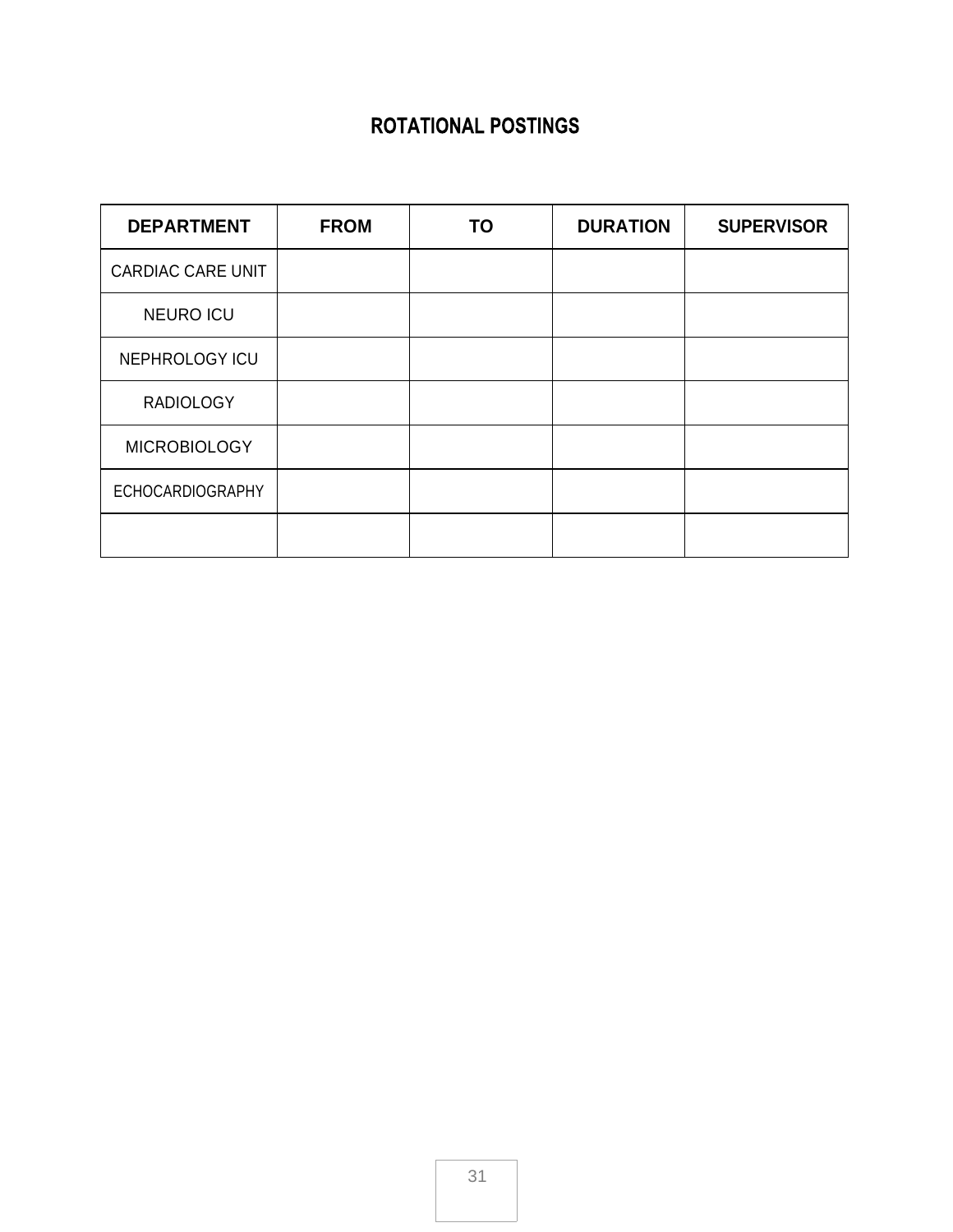# **AUDITS**

| <b>AUDIT</b> | <b>FROM</b> | <b>TO</b> | <b>DURATION</b> | <b>SUPERVISOR</b> |
|--------------|-------------|-----------|-----------------|-------------------|
|              |             |           |                 |                   |
|              |             |           |                 |                   |
|              |             |           |                 |                   |
|              |             |           |                 |                   |
|              |             |           |                 |                   |
|              |             |           |                 |                   |
|              |             |           |                 |                   |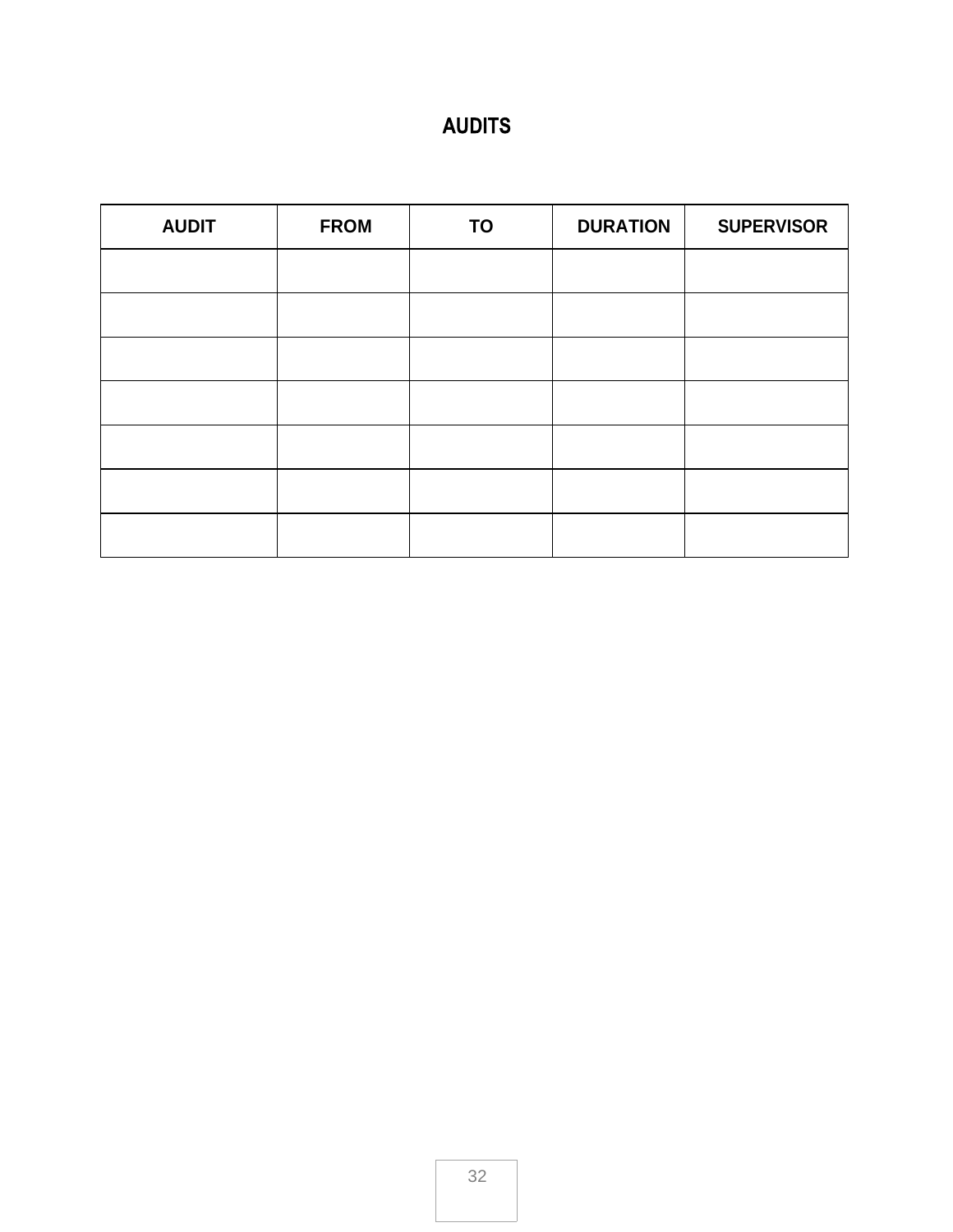#### **JUDGEMENTS OF PERFORMANCE**

#### **Domain 1. Resuscitation and Initial management of the acutely ill patient**

|     |                                                                                                                                                   | Yes/No |
|-----|---------------------------------------------------------------------------------------------------------------------------------------------------|--------|
| 1.1 | Adopts a structured and timely approach to the recognition, assessment and<br>stabilization of the acutely ill patient with disordered physiology |        |
| 1.2 | Manages cardiopulmonary resuscitation                                                                                                             |        |
| 1.3 | Manages the patient post-resuscitation                                                                                                            |        |

#### **Domain 2. Diagnosis: Assessment, Investigation, Monitoring and Data Interpretation**

|      |                                                                          | Yes/No |
|------|--------------------------------------------------------------------------|--------|
| 2.1  | Obtains a history and performs an accurate clinical examination          |        |
| 2.2  | Undertakes timely and appropriate investigations                         |        |
| 2.3  | Describes indications for echocardiography                               |        |
| 2.4  | Performs electrocardiography (ECG / EKG) and interprets the results      |        |
| 2.5  | Obtains appropriate microbiological samples and interprets results       |        |
| 2.6  | Obtains and interprets the results from blood gas samples                |        |
| 2.7  | Interprets chest x-rays                                                  |        |
| 2.8  | Liaises with radiologists to organize and interpret clinical imaging     |        |
| 2.9  | Monitors and responds to trends in physiological variables               |        |
| 2.10 | Integrates clinical findings with laboratory investigations to form a DD |        |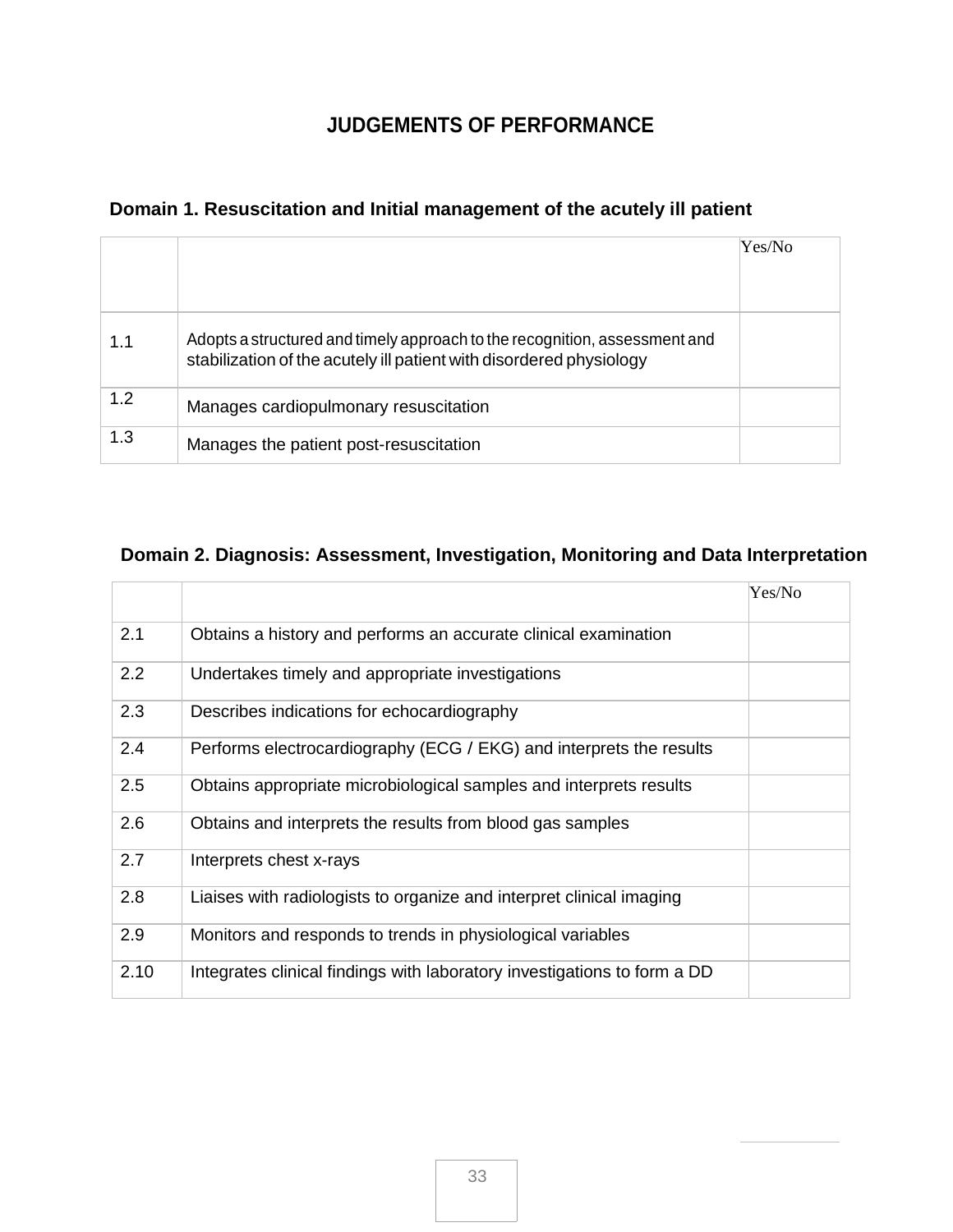# Domain 3. Disease management

|      |                                                                                                     | Yes/No |
|------|-----------------------------------------------------------------------------------------------------|--------|
|      | <b>Acute Disease:</b>                                                                               |        |
| 3.1  | Manages the care of the critically ill patient with specific acute medical<br>conditions            |        |
|      | <b>Chronic Disease:</b>                                                                             |        |
| 3.2  | Identifies the implications of chronic and co-morbid disease in the acutely ill<br>patient          |        |
|      | Organ System Failure:                                                                               |        |
| 3.3  | Recognizes and manages the patient with circulatory failure                                         |        |
| 3.4  | Recognizes and manages the patient with, or at risk of, acute renal failure                         |        |
| 3.5  | Recognizes and manages the patient with, or at risk of, acute liver failure                         |        |
| 3.6  | Recognizes and manages the patient with neurological impairment                                     |        |
| 3.7  | Recognizes and manages the patient with acute gastrointestinal failure                              |        |
| 3.8  | Recognizes and manages the patient with acute lung injury syndromes (ARDS)                          |        |
| 3.9  | Recognizes and manages the septic patient                                                           |        |
| 3.10 | Recognizes and manages the patient following intoxication with drugs or<br>environmental toxins     |        |
| 3.11 | Recognizes life-threatening maternal peripartum complications and manages<br>care under supervision |        |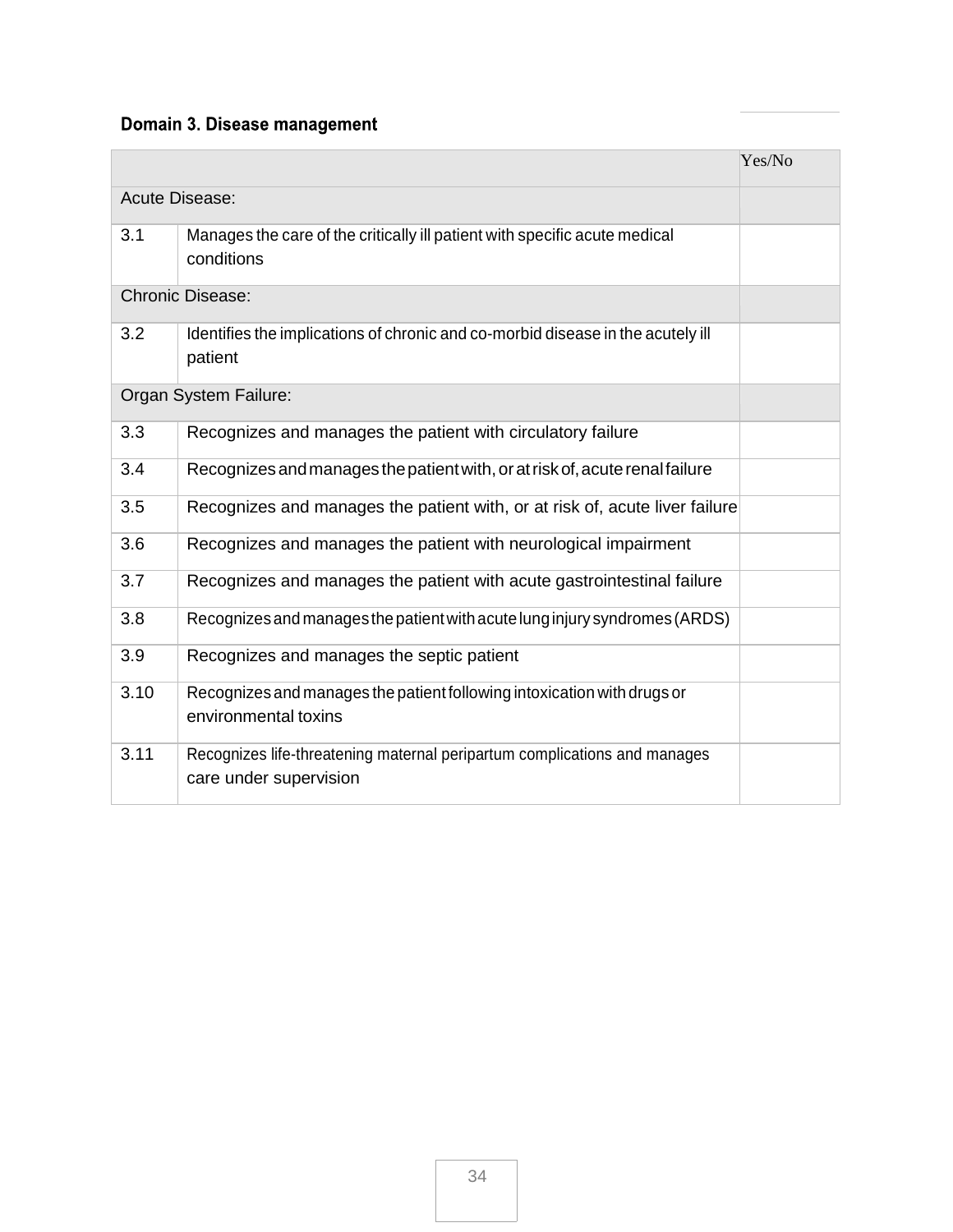|     |                                                                                      | Yes/No |
|-----|--------------------------------------------------------------------------------------|--------|
| 4.1 | Prescribes drugs and therapies safely                                                |        |
| 4.2 | Manages antimicrobial drug therapy                                                   |        |
| 4.3 | Administers blood and blood products safely                                          |        |
| 4.4 | Uses fluids and vasoactive/inotropic drugs to support the circulation                |        |
| 4.5 | Describes the use of mechanical assist devices to support the circulation            |        |
| 4.6 | Initiates, manages, and weans patients from invasive and non-invasive<br>ventilation |        |
| 4.7 | Initiates, manages and weans patients from renal replacement therapy                 |        |
| 4.8 | Recognizes and manages electrolyte, glucose and acid-base disturbances               |        |
| 4.9 | Co-ordinates and provides nutritional assessment and support                         |        |

|  |  |  | Domain 4. Therapeutic Interventions / Organ support in single or multiple organ failure |
|--|--|--|-----------------------------------------------------------------------------------------|
|  |  |  |                                                                                         |

# **Domain 5. Practical procedures**

|     |                                                                              | Yes/No |
|-----|------------------------------------------------------------------------------|--------|
|     | Respiratory system:                                                          |        |
| 5.1 | Administers oxygen using a variety of administration devices                 |        |
| 5.2 | Performs fibreoptic laryngoscopy under supervision                           |        |
| 5.3 | Performs emergency airway management                                         |        |
| 5.4 | Performs difficult and failed airway management according to local protocols |        |
| 5.5 | Performs endotracheal suction                                                |        |
| 5.6 | Performs FOB and BAL in the intubated patient under supervision              |        |
| 5.7 | Performs percutaneous tracheostomy under supervision                         |        |
| 5.8 | Performs thoracocentesis via a chest drain                                   |        |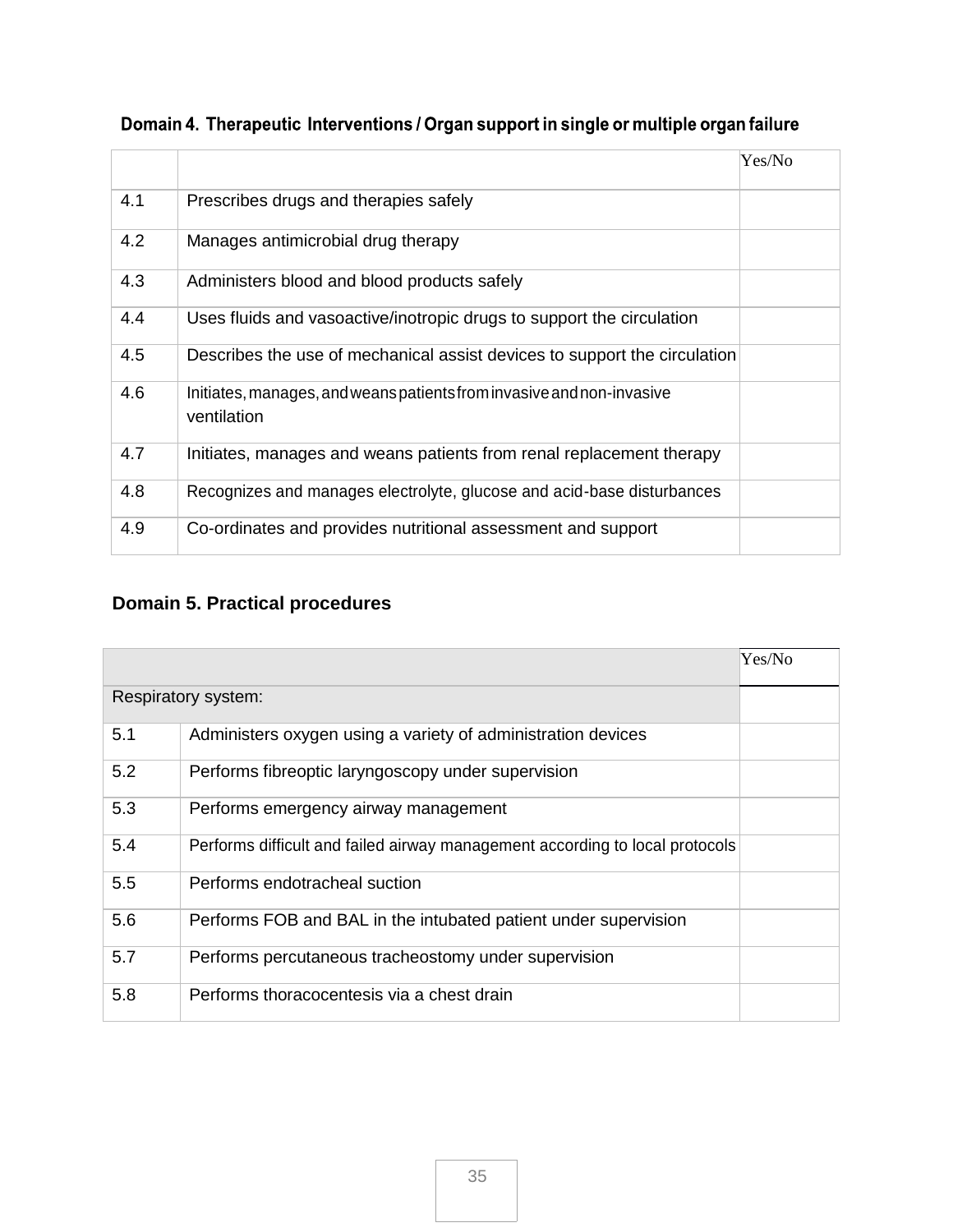|      |                                                                                          | Yes/No |
|------|------------------------------------------------------------------------------------------|--------|
|      | Cardiovascular system:                                                                   |        |
| 5.9  | Performs peripheral venous catheterisation                                               |        |
| 5.10 | Performs arterial catheterization                                                        |        |
| 5.11 | Describes a method for surgical isolation of vein / artery                               |        |
| 5.12 | Describes ultrasound techniques for vascular localization                                |        |
| 5.13 | Performs central venous catheterisation                                                  |        |
| 5.14 | Performs defibrillation and cardioversion                                                |        |
| 5.15 | Performs cardiac pacing (transvenous or transthoracic)                                   |        |
| 5.16 | Describes how to perform pericardiocentesis                                              |        |
| 5.17 | Demonstrates a method for measuring cardiac output and derived<br>haemodynamic variables |        |
|      | Central Nervous System:                                                                  |        |
| 5.18 | Performs lumbar puncture under supervision                                               |        |
| 5.19 | Manages the administration of analgesia via an epidural catheter                         |        |
|      | <b>Gastrointestinal System:</b>                                                          |        |
| 5.20 | Performs nasogastric tube placement                                                      |        |
| 5.21 | Performs abdominal paracentesis                                                          |        |
| 5.22 | Describes Sengstaken tube (or equivalent) placement                                      |        |
| 5.23 | Describes indications for, and safe conduct of gastroscopy                               |        |
|      | Genitourinary system:                                                                    |        |
| 5.24 | Performs urinary catheterization                                                         |        |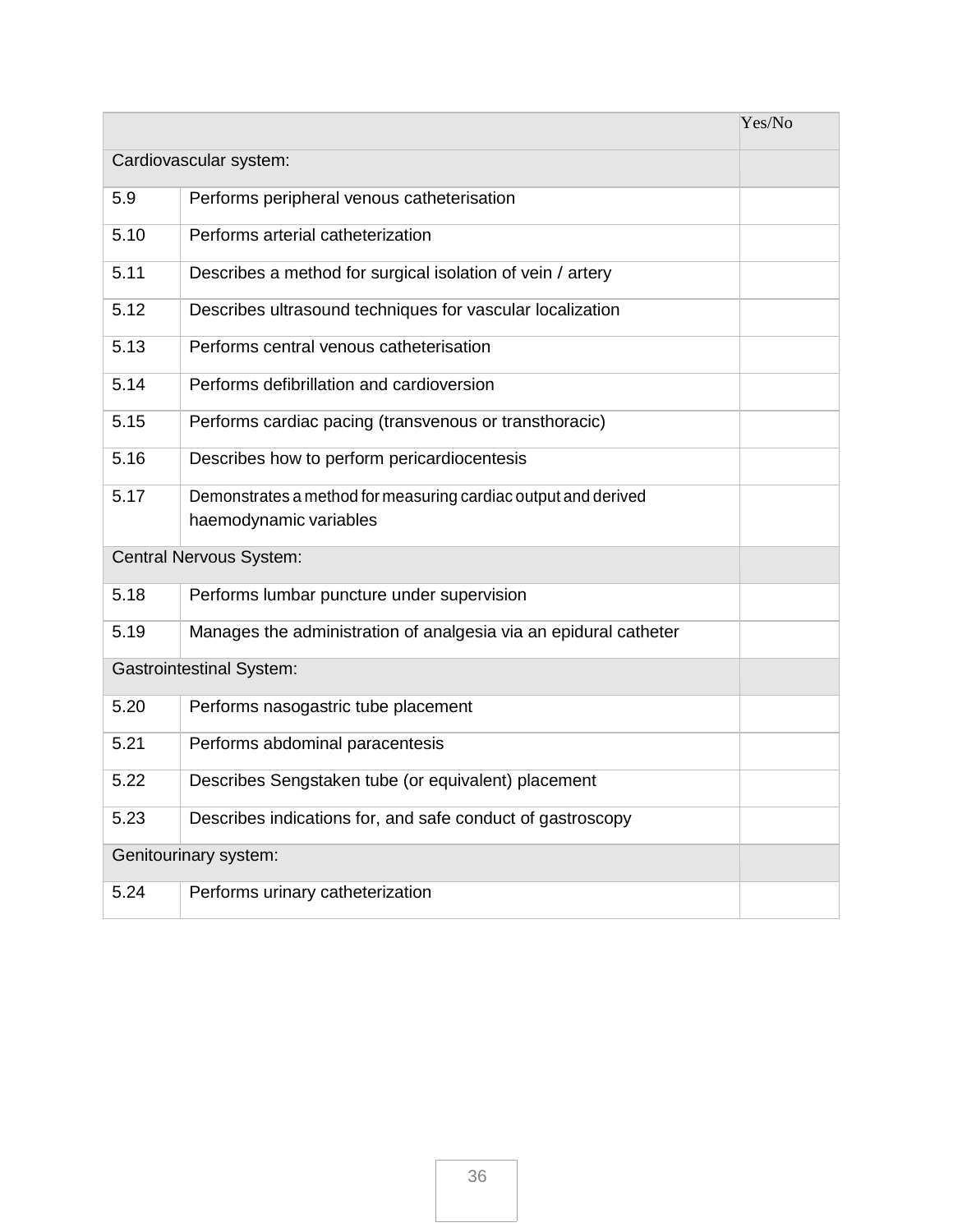#### Domain 6. Peri-operative care

|     |                                                                               | Yes/No |
|-----|-------------------------------------------------------------------------------|--------|
| 6.1 | Manages the pre- and post-operative care of the high risk surgical patient    |        |
| 6.2 | Manages the care of the patient following cardiac surgery under supervision   |        |
| 6.3 | Manages the care of the patient following craniotomy under supervision        |        |
| 6.4 | Manages the care of the patient after organ transplantation under supervision |        |
| 6.5 | Manages the post-operative care of the trauma patient under supervision       |        |

# **Domain 7. Comfort and Recovery**

|     |                                                                                                                                    | Yes/No |
|-----|------------------------------------------------------------------------------------------------------------------------------------|--------|
| 7.1 | Identifies and attempts to minimize the physical and psychosocial<br>consequences of critical illness for patients and families    |        |
| 7.2 | Manages the assessment, prevention and treatment of pain and delirium                                                              |        |
| 7.3 | Manages sedation and neuromuscular blockade                                                                                        |        |
| 7.4 | Communicates the continuing care requirements of patients at ICU discharge<br>to health care professionals, patients and relatives |        |
| 7.5 | Manages the safe and timely discharge of patients from the ICU                                                                     |        |

#### **Domain 8. End of life care**

|     |                                                                                                | Yes/No |
|-----|------------------------------------------------------------------------------------------------|--------|
| 8.1 | Manages the process of withholding or withdrawing treatment with the<br>multidisciplinary team |        |
| 8.2 | Discusses end of life care with patients and their families / surrogates                       |        |
| 8.3 | Manages palliative care of the critically ill patient                                          |        |
| 8.4 | Performs brain-stem death testing                                                              |        |
| 8.5 | Manages the physiological support of the organ donor                                           |        |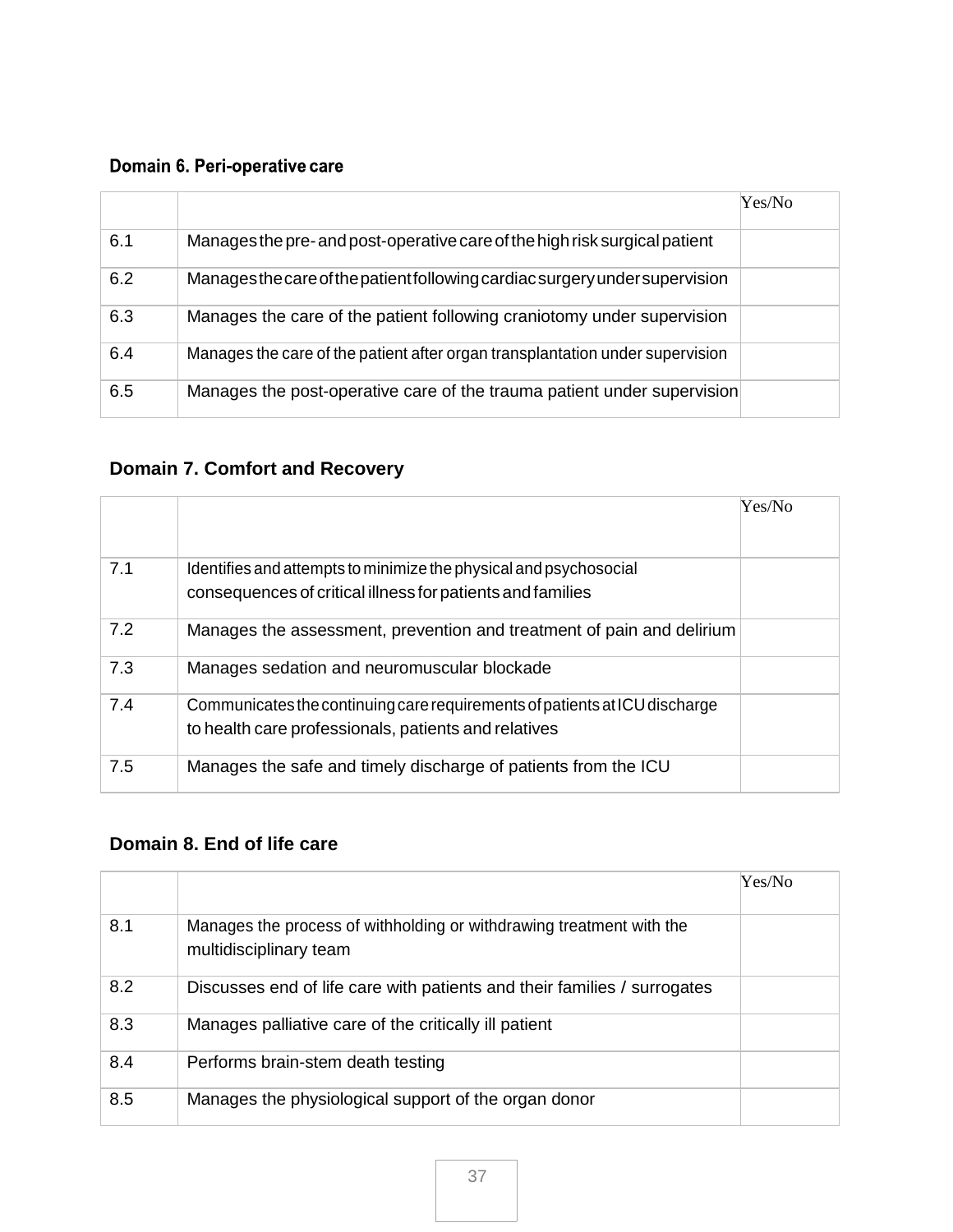# Domain 9. Transport

|     |                                                                                               | Yes/No |
|-----|-----------------------------------------------------------------------------------------------|--------|
|     |                                                                                               |        |
| 9.1 | Undertakes transport of the mechanically ventilated critically ill patient<br>outside the ICU |        |

#### **Domain 10. Patient safety and health systems management**

|      |                                                                                                            | Yes/No |
|------|------------------------------------------------------------------------------------------------------------|--------|
| 10.1 | Leads a daily multidisciplinary ward round                                                                 |        |
| 10.2 | Complies with local infection control measures                                                             |        |
| 10.3 | Identifies environmental hazards and promotes safety for patients & staf                                   |        |
| 10.4 | Identifies and minimizes risk of critical incidents and adverse events                                     |        |
| 10.5 | Organizes a case conference                                                                                |        |
| 10.6 | Critically appraises and applies guidelines, protocols and care bundles                                    |        |
| 10.7 | Describes commonly used scoring systems for assessment of severity of illness                              |        |
| 10.8 | Demonstrates an understanding of the managerial & administrative<br>responsibilities of the ICM specialist |        |

#### **Domain 11. Professionalism**

|      |                                                                                                               | Yes/No |
|------|---------------------------------------------------------------------------------------------------------------|--------|
|      | <b>Communication Skills</b>                                                                                   |        |
| 11.1 | Communicates effectively with patients and relatives                                                          |        |
| 11.2 | Communicates effectively with members of the health care team                                                 |        |
| 11.3 | Maintains accurate and legible records / documentation                                                        |        |
|      | Professional relationships with patients and relatives                                                        |        |
| 11.4 | Involves patients (or their surrogates) in decisions about care and treatment                                 |        |
| 11.5 | Demonstrates respect of cultural and religious beliefs and an awareness of<br>their impact on decision making |        |
| 11.6 | Respects privacy, dignity, confidentiality and legal constraints on the use of<br>patient data                |        |